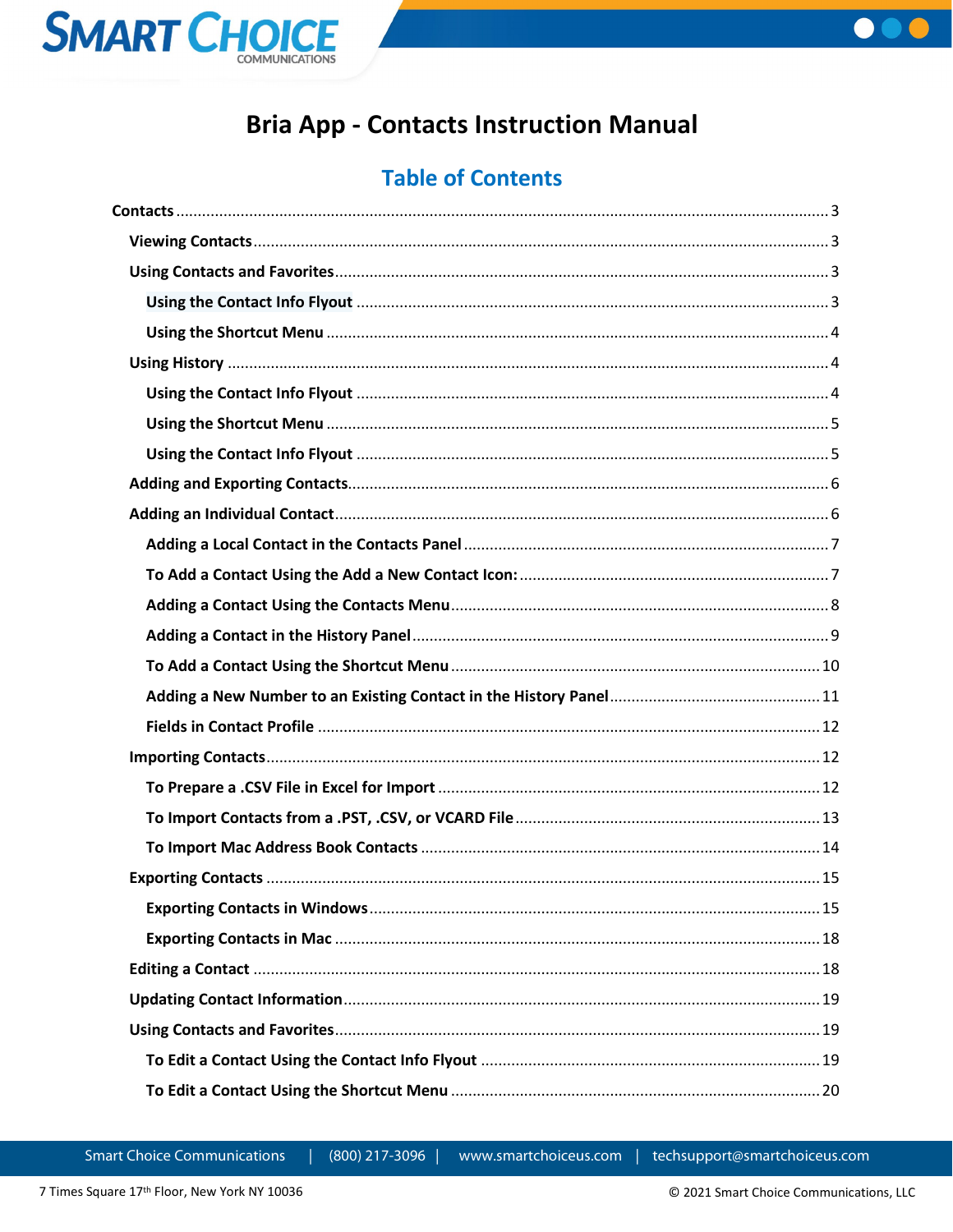



| To Add and Remove Contacts from Multiple Groups Using the Contact Profile  27 |  |
|-------------------------------------------------------------------------------|--|
|                                                                               |  |
|                                                                               |  |
|                                                                               |  |
|                                                                               |  |
|                                                                               |  |
|                                                                               |  |
|                                                                               |  |
|                                                                               |  |
|                                                                               |  |

**Smart Choice Communications** 

(800) 217-3096 |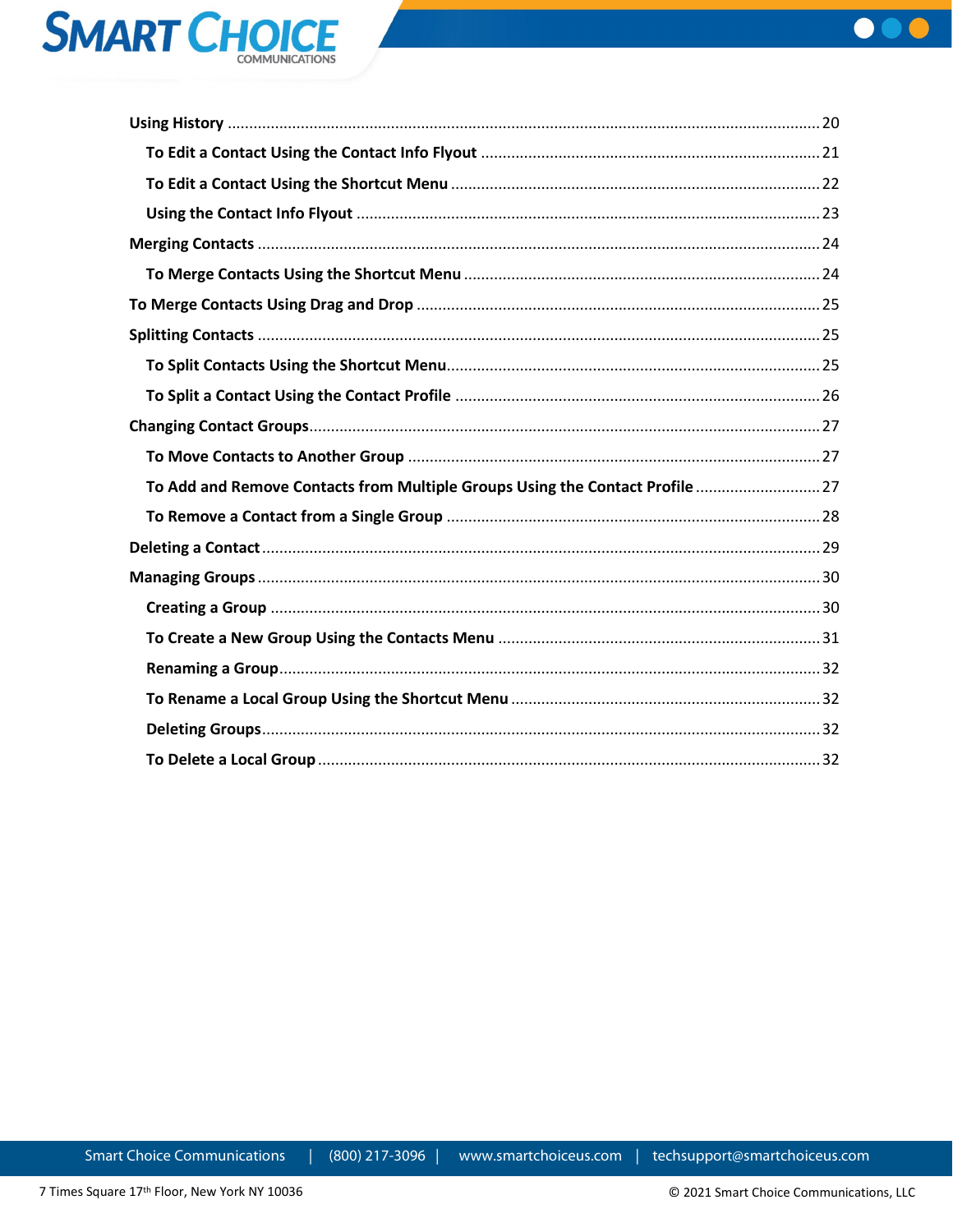



## **Contacts**

## <span id="page-2-1"></span><span id="page-2-0"></span>**Viewing Contacts**

Bria stores your contacts for you. These contacts may be contacts you have added using Bria, they can be contacts that are synched with your Outlook or G-Suite account, or they can be a special contact group of your team members. G-Suite contacts have  $\bullet$  on them as an identifier.

Contacts are organized in groups in **List of contacts** (Windows) or **Contacts** (Mac) — referred to as **Contacts**. You will see a pre-defined group of your team members. Each contact is shown with presence information (if available) and icons for single-click calling and messaging.

Presence and messaging are not available for G-Suite contacts.

If the **Contacts** or **Favorites** tabs are not showing, click **Show Contacts** or **Show Favorites** on the **View** menu.

## <span id="page-2-2"></span>**Using Contacts and Favorites**

In **Contacts** or **Favorites**, you can open the **Contact Info** flyout, or open the **Contact Profile** (Windows) or the **Contact Editor** (Mac) for more contact details.

**Important Note:** You cannot open the Contact Profile (Windows) or the Contact Editor (Mac) for G-Suite contacts and team members. Contact information is displayed on the contact flyout. You can open the contact flyout from the Contacts, Favorites, or History tab.

## <span id="page-2-3"></span>**Using the Contact Info Flyout**

- 1. Click on a contact in **Contacts** or **Favorites.** A **Contact Info** flyout appears with contact information.
- 2. Click **Profile** if you want to see more information on a local contact.



Bria displays the **Contact Profile** (Windows) or the **Contact Editor** (Mac.)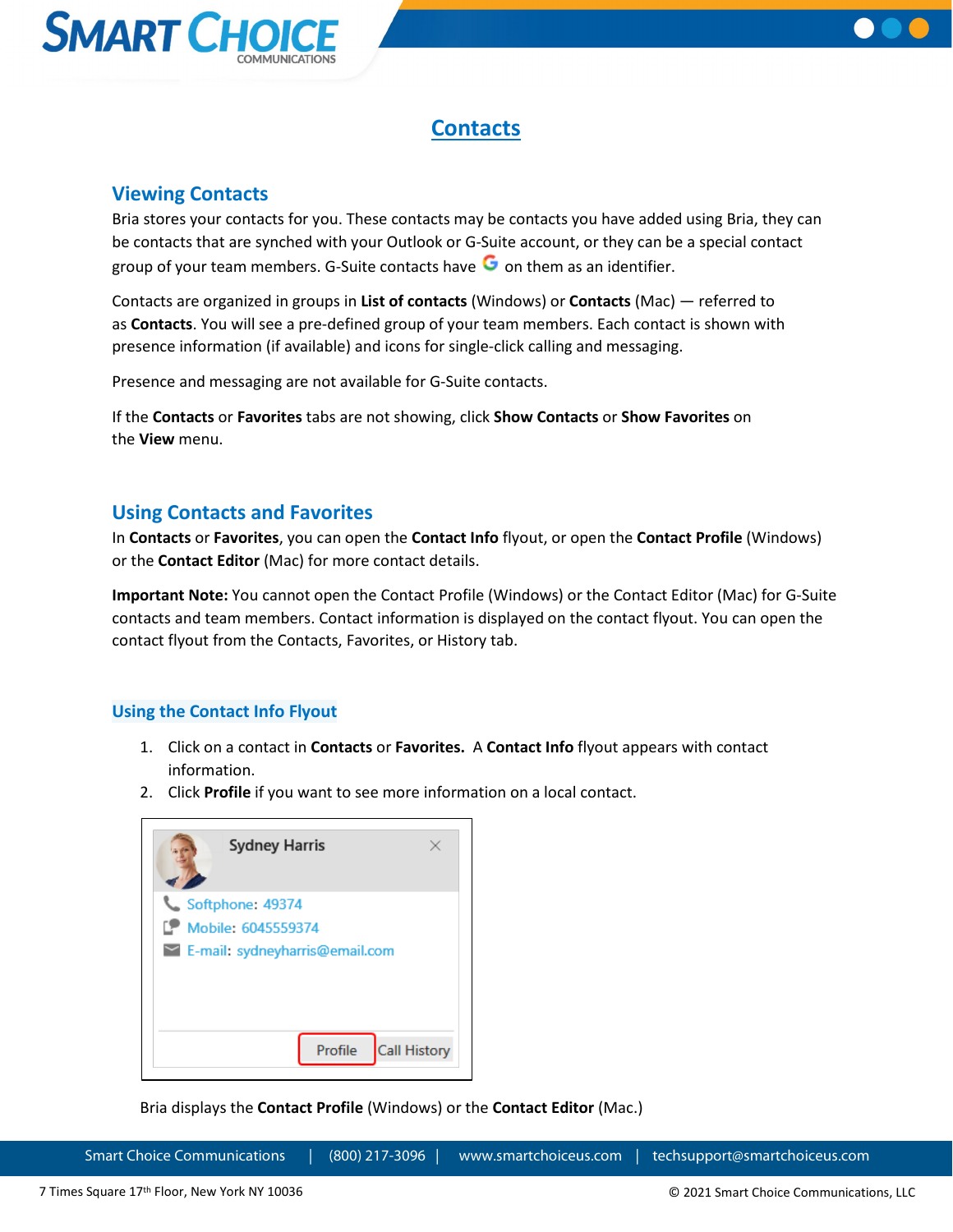



## <span id="page-3-0"></span>**Using the Shortcut Menu**

**1.** Right-click (Windows) or CTRL + click (Mac) on a contact in **Contacts** or **Favorites** and select **Edit Profile** (Windows) **or View/Edit Profile (Mac).**



Bria displays the **Contact Profile.**

## <span id="page-3-1"></span>**Using History**

In History, you can open to Contact Info flyout to view the contact information. Open the **Contact Profile** (Windows) or the **Contact Editor** (Mac) for more contact details.

## <span id="page-3-2"></span>**Using the Contact Info Flyout**

1. Click on a **History** group to expand the group entry.

| Sophie Lamont (4)<br>49376 |          |
|----------------------------|----------|
| <b>Voice Call</b>          | Today    |
| 4 m 21 s                   | 10:30 AM |
| <b>Voice Call</b>          | Today    |
| 25m5s                      | 10:21 AM |
| Video Call                 | Today    |
| 3 m 27 s                   | 10:14 AM |
| <b>Voice Call</b>          | Today    |
| 0 s                        | 10:13 AM |

2. Click on **Contact Info**. A **Contact Info** flyout appears with contact information.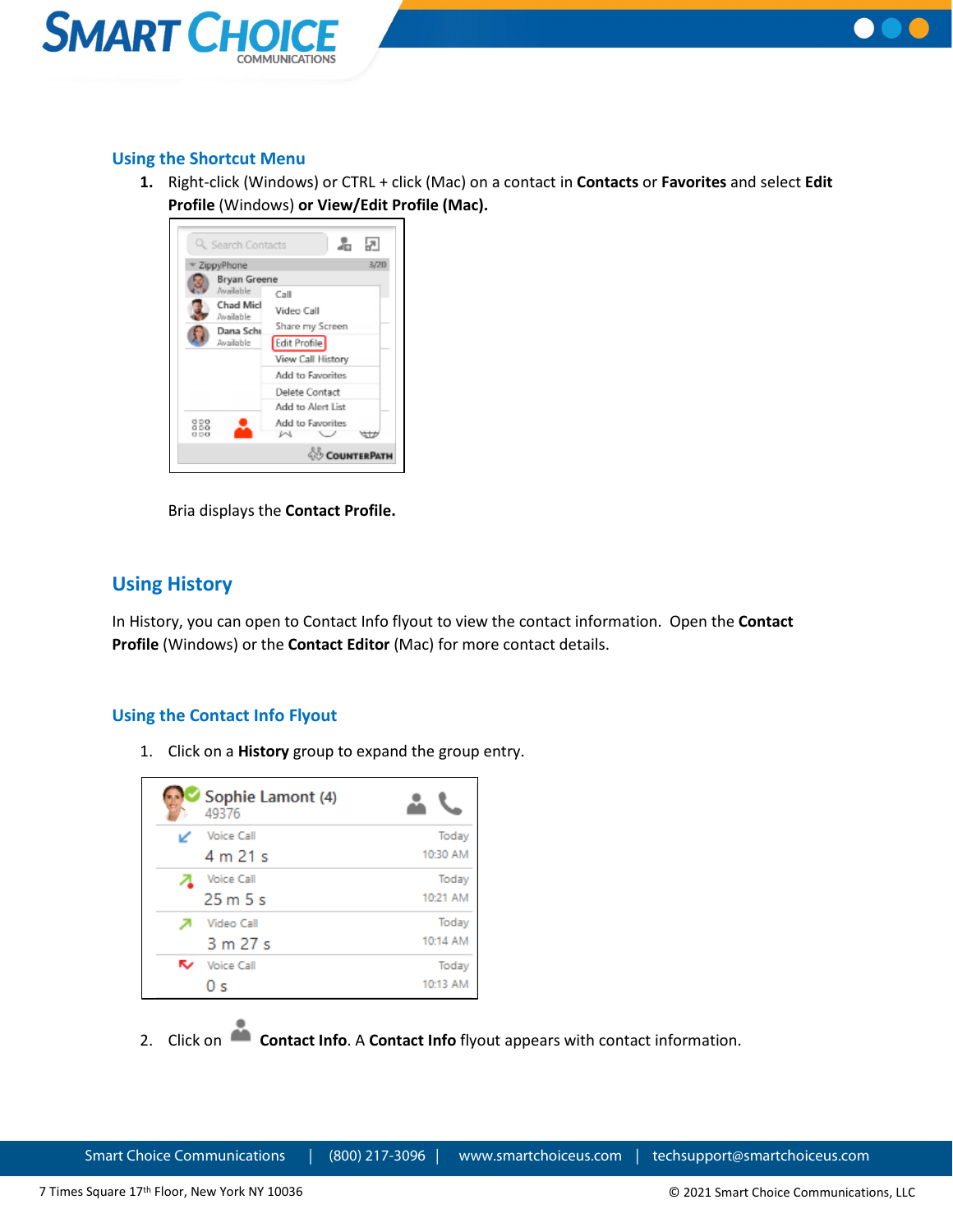



3. Click **Profile** if you want to see more information for a local contact



Bria displays the **Contact Profile** (Windows) or the **Contact Editor** (Mac).

#### <span id="page-4-0"></span>**Using the Shortcut Menu**

- 1. Right-click (Windows) or CTRL + click (Mac) on a call group or the heading of an expanded call group.
- 2. Click **Edit Contact** (Windows) or **Edit Contact Profile** (Mac).



Bria displays the **Contact Profile** (Windows) or the **Contact Editor** (Mac).

#### <span id="page-4-1"></span>**Using the Contact Info Flyout**

- 1. With the **All** or **Chat Room** filter applied, click on the chat room in the conversation list.
- 2. Click **Members** in the chat room header. The number indicates the number of members in the room.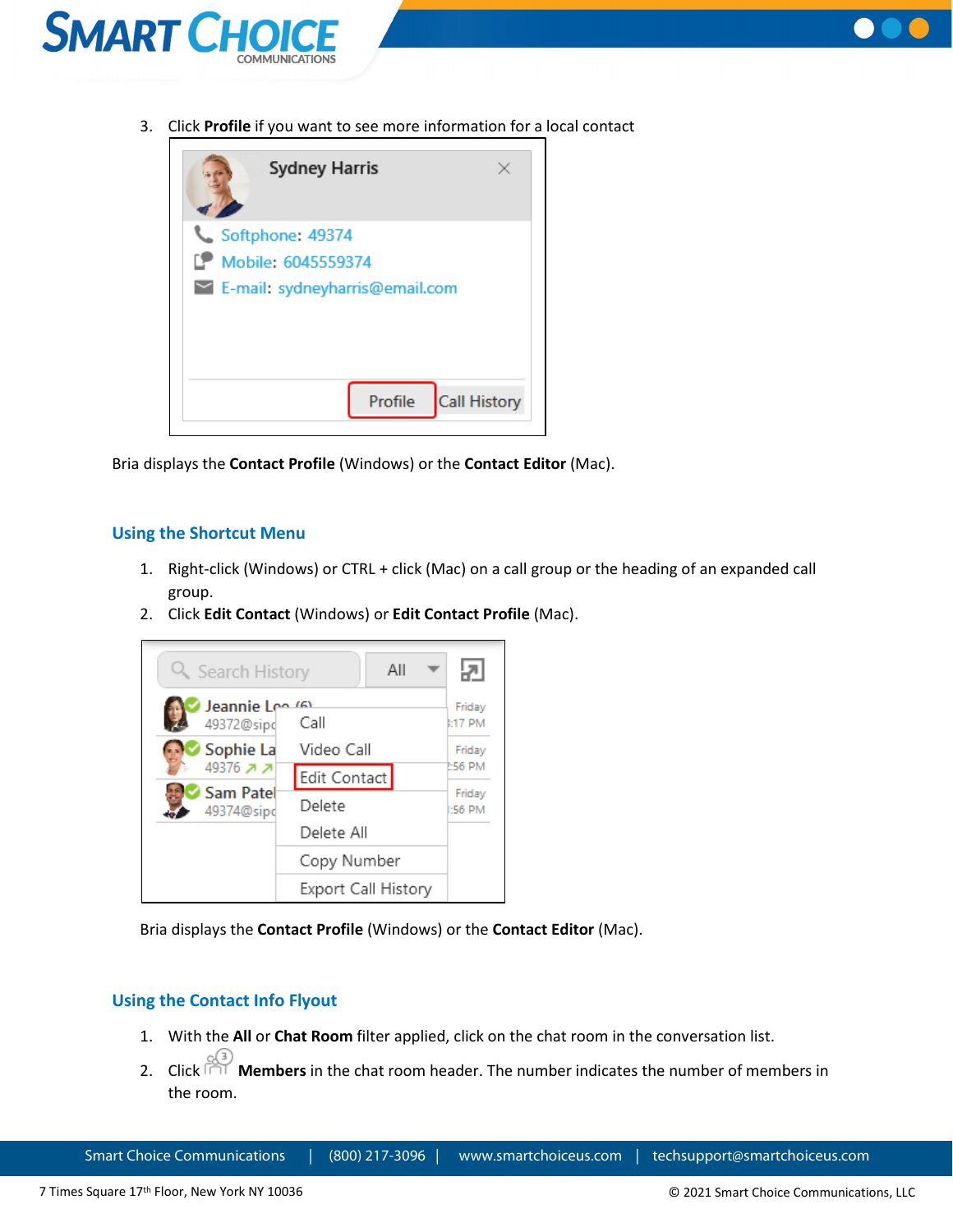



The members list opens in the chat room panel.

3. Click on the contact's avatar. The **Contact Info** flyout opens.



Bria displays the **Contact Profile** (Windows) or the **Contact Editor** (Mac).

## <span id="page-5-0"></span>**Adding and Exporting Contacts**

For each contact you communicate with, you can save their information as an entry in the contacts list. These contacts are added individually or by importing multiple contacts from another source. You can also export your contacts to a .csv file, a vCard file, or a .pst file.

When you first install Bria, and at any time in the future, you may want to populate the contacts from an external source such as a file of contacts in your Outlook address book.

You can populate the contacts in these ways:

## <span id="page-5-1"></span>**Adding an Individual Contact**

You can add local contacts individually in the Contacts panel, using the Contacts menu and in the History panel. If your G-Suite account is added to Bria, Bria displays two types of contact – local contacts and G-Suite contacts. G-Suite contacts have  $\bullet$  on them as an identifier. G-Suite contacts are added automatically when you add your G-Suite account. G-Suite contacts are read-only.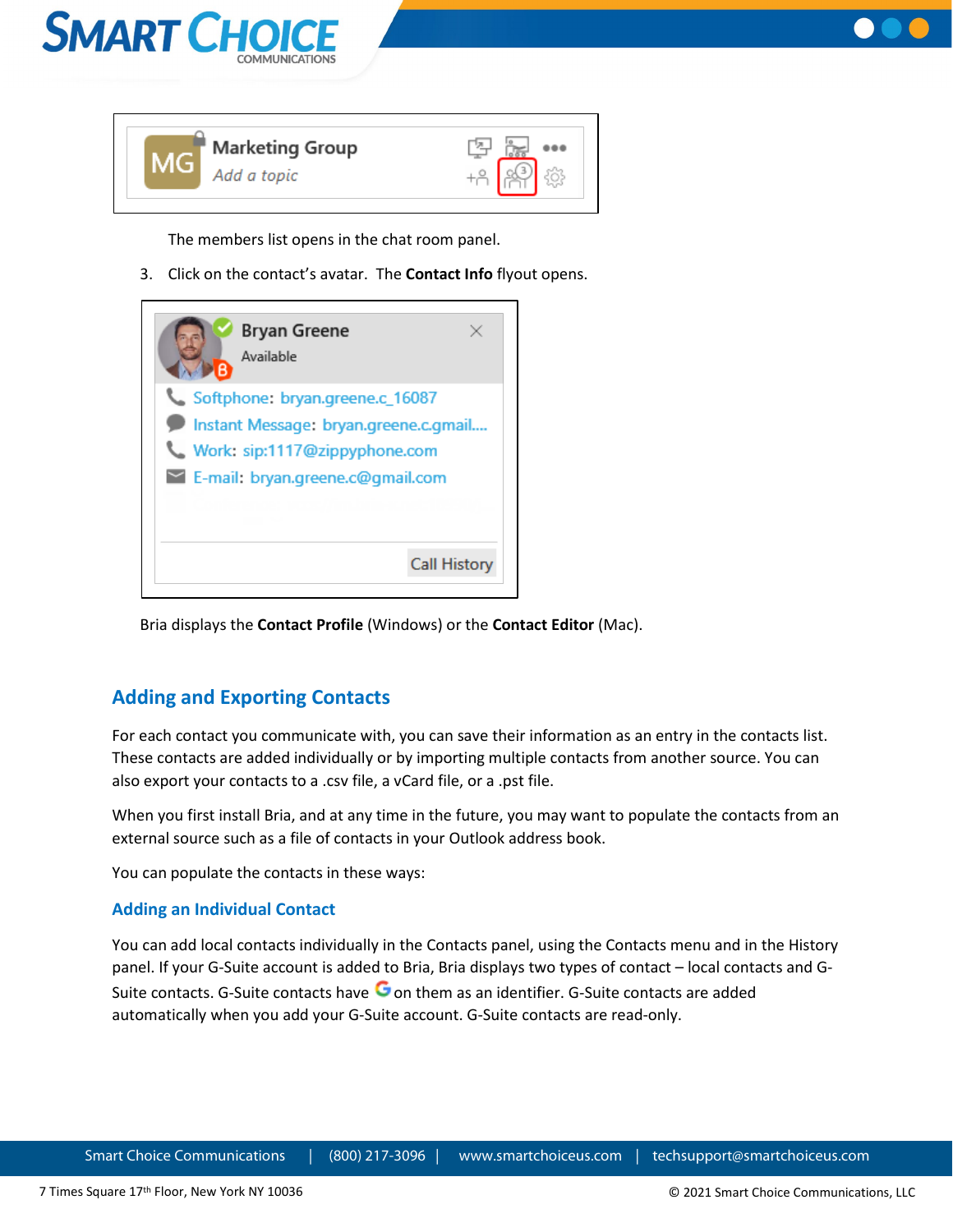



## <span id="page-6-0"></span>**Adding a Local Contact in the Contacts Panel**

Use Add a new contact or the shortcut menu to add an individual contact from the Contacts panel.

#### <span id="page-6-1"></span>**To Add a Contact Using the Add a New Contact Icon:**

1. On the Contacts panel, click **Add** a new contact.



The Contact Profile (Windows) or the Contact Editor (Mac) window appears.

2. Use the Group drop-down arrow to select the group or groups that you want a contact to belong to.

| Contact Profile |                   |                            |     | × |
|-----------------|-------------------|----------------------------|-----|---|
|                 |                   | Primary presence: None     |     |   |
| Group: Friends  |                   | Primary phone number: None |     |   |
|                 | <b>Buddies</b>    |                            |     |   |
| Contact         | Counterpath Users |                            |     |   |
|                 | Family            | Softphone                  |     |   |
|                 | $\sqrt{}$ Friends |                            | Add |   |
| *Display name:  | Work              |                            |     |   |

3. Use the drop down list to select the type of information you want to add, type the information, and click Add (Windows) or the Add number icon (Mac).

| Contact        |                 | ۸            |
|----------------|-----------------|--------------|
|                | Softphone       |              |
|                | Softphone       | Add          |
|                | Instant Message |              |
| *Display name: | Home            |              |
| First name:    | Work            |              |
|                | Mobile          |              |
| Last name:     | E-mail          |              |
|                | Website         | Remove       |
|                | Fax             |              |
|                | Other           | Cancel<br>OK |

4. Complete the Display name (required on Windows).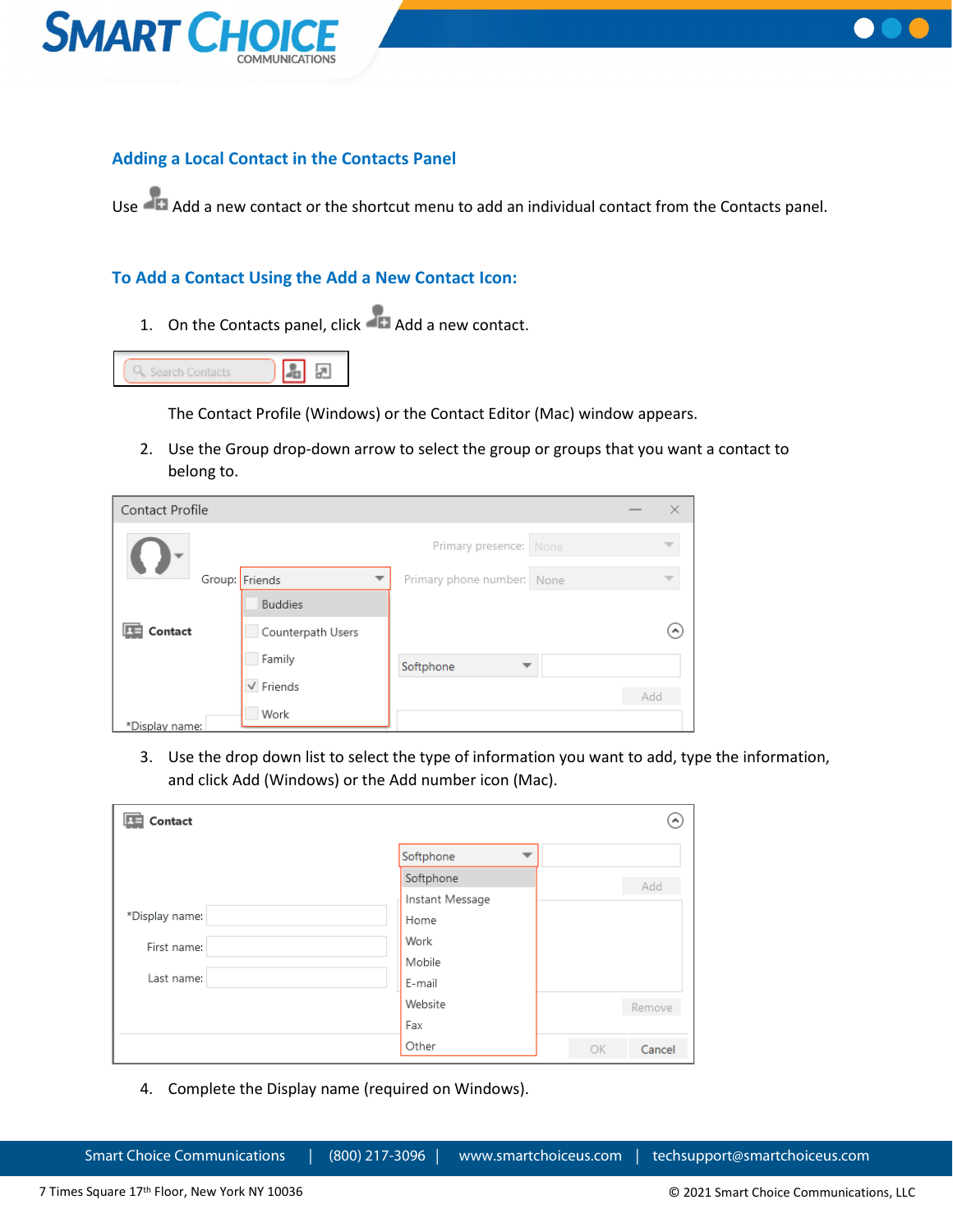



- 5. Complete any other fields you want to include with the contact.
- 6. Click OK.

The contact is added to Bria.

#### **To add a contact using the shortcut menu:**

1. Right-click (Windows) or CTRL+click (Mac) on a group and click Add Contact to Group. The Contact Profile (Windows) or the Contact Editor (Mac) window opens.



2. Use the drop down list to select the type of information you want to add, type the information, and click Add (Windows) or the Add number icon (Mac).

| Contact        |                                       | $\left( \right)$ |
|----------------|---------------------------------------|------------------|
|                | Softphone<br>$\overline{\phantom{a}}$ |                  |
|                | Softphone                             | Add              |
|                | Instant Message                       |                  |
| *Display name: | Home                                  |                  |
| First name:    | Work                                  |                  |
|                | Mobile                                |                  |
| Last name:     | E-mail                                |                  |
|                | Website                               | Remove           |
|                | Fax                                   |                  |
|                | Other                                 | OK<br>Cancel     |

- 3. Complete the Display name (required on Windows).
- 4. Complete any other fields you want to include with the contact.
- 5. Click OK.

The contact is added to Bria.

#### <span id="page-7-0"></span>**Adding a Contact Using the Contacts Menu**

You can add contacts to Bria using the Contacts menu on the menu bar.

1. Click Add Contact on the Contacts menu.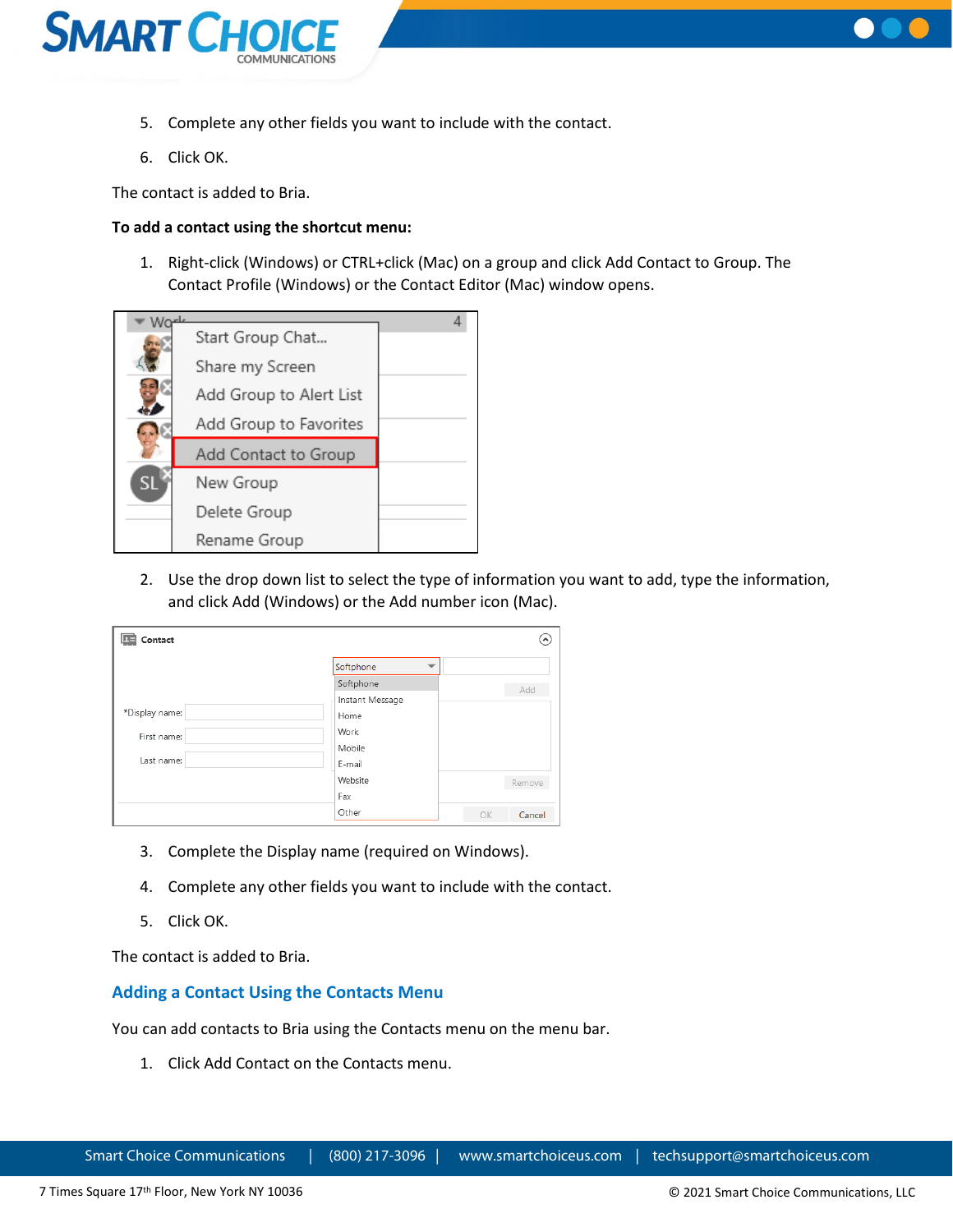



| Contact Profile |                   |                            |     | ×                          |
|-----------------|-------------------|----------------------------|-----|----------------------------|
|                 |                   | Primary presence: None     |     |                            |
|                 | Group: Friends    | Primary phone number: None |     |                            |
|                 | <b>Buddies</b>    |                            |     |                            |
| Contact         | Counterpath Users |                            |     | $\left( \mathbf{A}\right)$ |
|                 | Family            | Softphone                  |     |                            |
|                 | $\vee$ Friends    |                            | Add |                            |
| *Disnlay name:  | Work              |                            |     |                            |

- 3. Complete the Display name (required on Windows).
- 4. Complete any other fields you want to include with the contact.
- 5. Click OK.

The contact is added to Bria.

#### <span id="page-8-0"></span>**Adding a Contact in the History Panel**

Add an unknown number to a new or existing contact from History.

## **[To add a contact using Add this person to your contact list:](https://docs.counterpath.com/docs/DeskUG/clients/UserGuides/Desktop/contacts/deskAddIndividualContact.htm)**

1. Click on a History group with the caller ID Unknown. The History group expands.



2. Click Add this person to your contact list.



The Contact Profile (Windows) or the Contact Editor (Mac) opens.

3. Use the Group drop-down arrow to select the group or groups that you want a contact to belong to.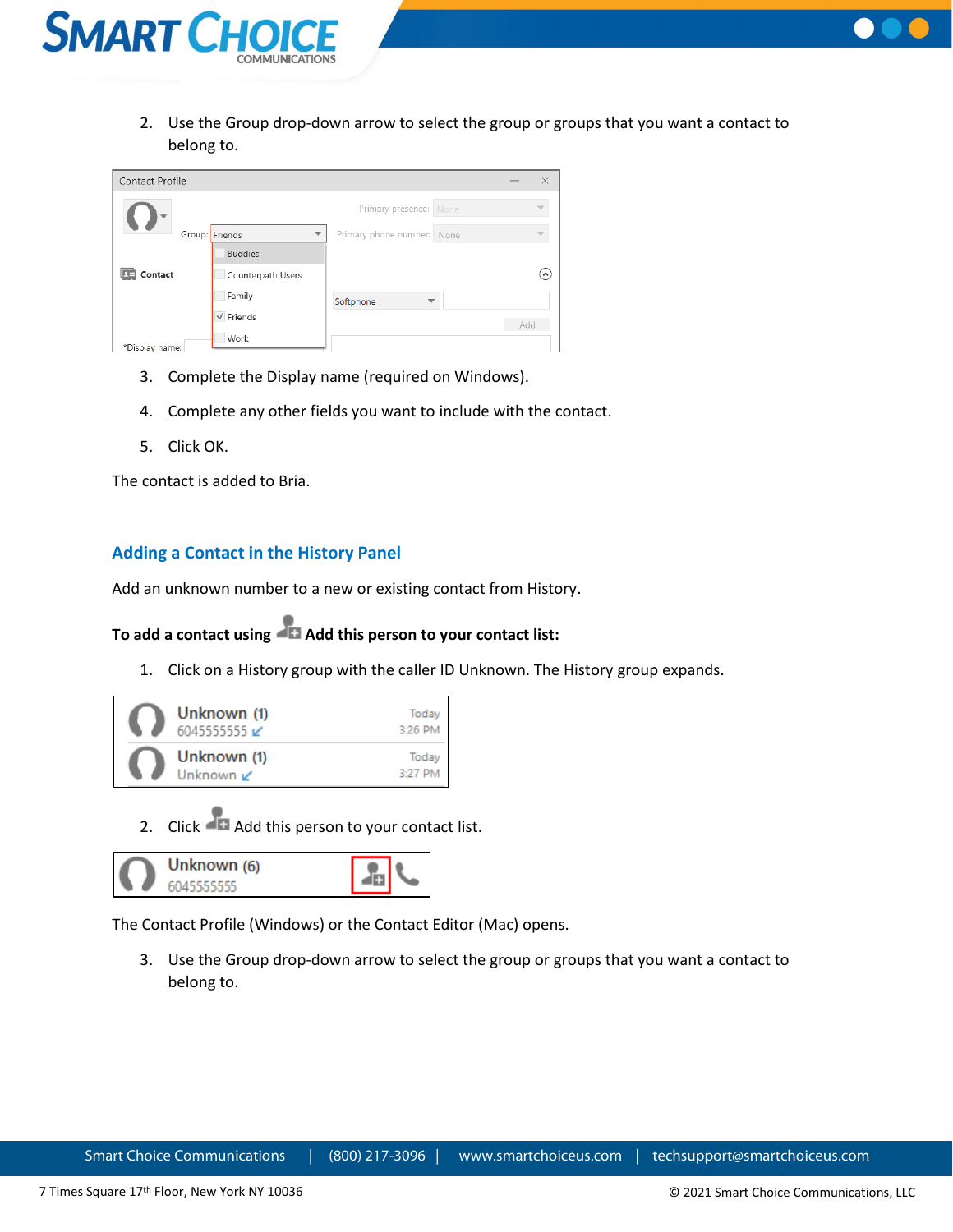



| Contact Profile |                                            |                            |     | $\times$            |
|-----------------|--------------------------------------------|----------------------------|-----|---------------------|
|                 |                                            | Primary presence: None     |     |                     |
|                 | Group: Friends<br>$\overline{\phantom{a}}$ | Primary phone number: None |     |                     |
|                 | <b>Buddies</b>                             |                            |     |                     |
| Contact         | Counterpath Users                          |                            |     | $\hat{\phantom{a}}$ |
|                 | Family                                     | Softphone                  |     |                     |
|                 | $\sqrt{}$ Friends                          |                            | Add |                     |
| *Display name:  | Work                                       |                            |     |                     |

4. Use the drop down list to select the type of information you want to add, type the information, and click Add (Windows) or the Add number icon (Mac).

| Contact        |                 | ᄾ            |
|----------------|-----------------|--------------|
|                | Softphone       |              |
|                | Softphone       | Add          |
|                | Instant Message |              |
| *Display name: | Home            |              |
| First name:    | Work            |              |
|                | Mobile          |              |
| Last name:     | E-mail          |              |
|                | Website         | Remove       |
|                | Fax             |              |
|                | Other           | OK<br>Cancel |

- 5. Complete the Display name (required on Windows) and any other fields you want to include with the contact.
- 6. Click OK.

The contact is added to Bria.

#### <span id="page-9-0"></span>**To Add a Contact Using the Shortcut Menu**

Right-click (Windows) or CTRL+click (Mac) on the **History** entry with the caller ID **Unknown** and click **Create Contacts.**

| <b>Q</b> Search History                      | All                    |
|----------------------------------------------|------------------------|
| Unknown (10)<br>Call                         |                        |
| Video Call                                   | 2021-02-03<br>3:47 PM  |
| Create Contact                               | 2021-02-03             |
| Update Existing                              | \$55,994               |
| Delete<br>Delete All                         | 2021-02-02<br>12:02 PM |
| Copy Number                                  | 2021-01-20<br>11:05 AM |
| $\frac{1}{10}$<br>Export Call History<br>OUU |                        |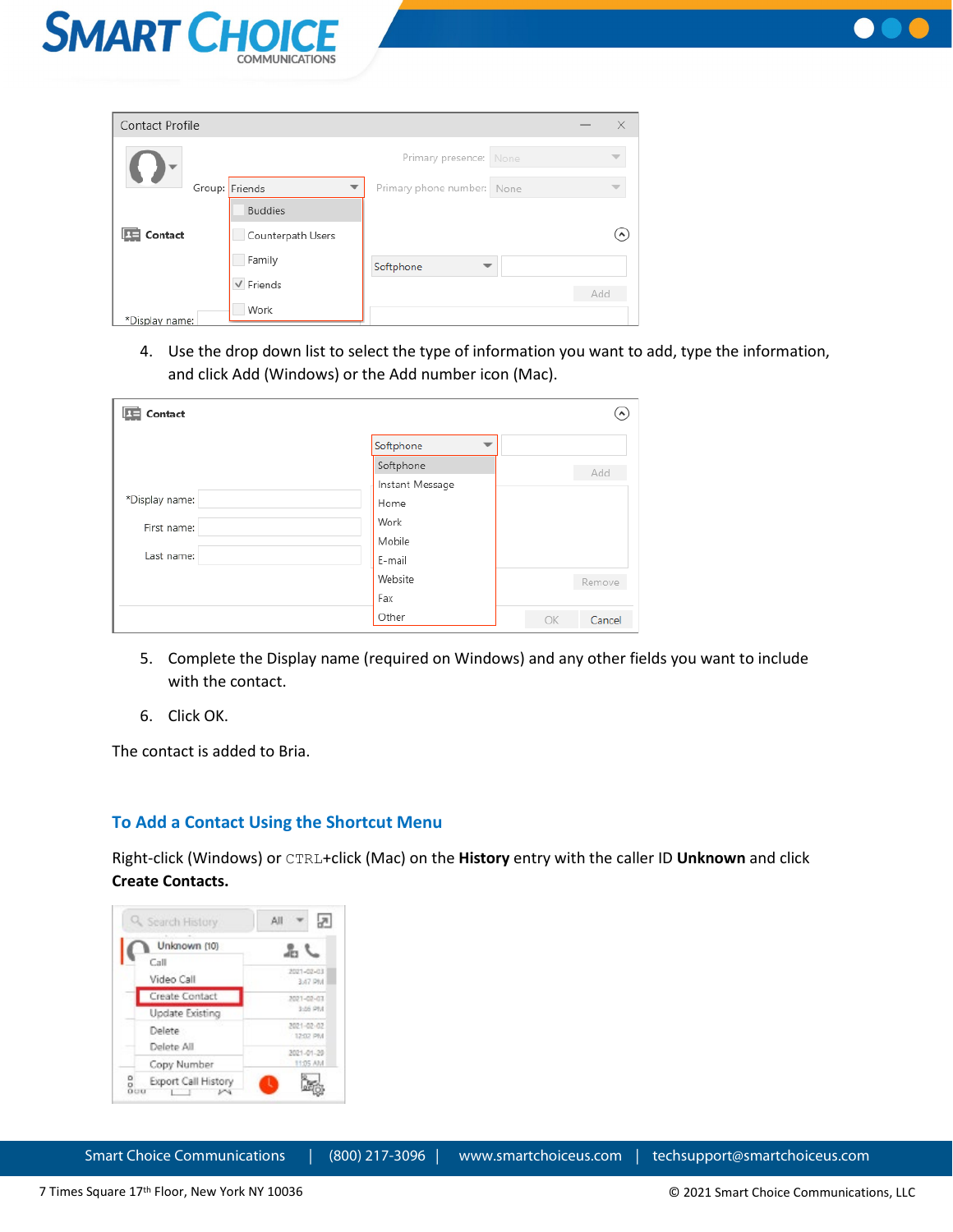



The **Contact Profile** (Windows) or the **Contact Editor** (Mac) opens.

Use the **Group** drop-down arrow to select the group or groups that you want a contact to belong to.

| Contact Profile |                   |                            | ×  |
|-----------------|-------------------|----------------------------|----|
|                 |                   | Primary presence: Titime   |    |
|                 | Group: Friends    | Primary phone number: None |    |
|                 | Suddes            |                            |    |
| Contact         | Counterpath Users |                            | (m |
|                 | Family            | Softphone                  |    |
|                 | V Friends         |                            |    |
| solay name      | Work              |                            |    |

Use the drop down list to select the type of information you want to add, type the information, and click **Add** (Windows) or the **Add number** icon (Mac).

| Contact                 |                                       | $(\kappa)$          |
|-------------------------|---------------------------------------|---------------------|
|                         | Softphone<br>$\overline{\phantom{a}}$ |                     |
|                         | Sattphone                             | Add                 |
|                         | Instant Message                       |                     |
| "Display name:          | Home                                  |                     |
| First name:             | <b>Work</b>                           |                     |
|                         | Mobile                                |                     |
| Last name:<br>,,,,,,,,, | E-mail                                |                     |
|                         | Website                               | Remove              |
|                         | Fax:                                  |                     |
|                         | Other                                 | <b>CK</b><br>Cancel |

Complete the **Display name**(required on Windows) and any other fields you want to include with the contact.

Click **OK**.

The contact is added to Bria.

#### <span id="page-10-0"></span>**Adding a New Number to an Existing Contact in the History Panel**

1. Right-click (Windows) or CTRL+click (Mac) on the **History** entry with the caller ID **Unknown** and click **Update Existing.**



The **Find Contacts** dialog opens.

- 2. Choose a contact you want to add this number to.
- 3. The **Contact Profile** (Windows) or the **Contact Editor** (Mac) opens.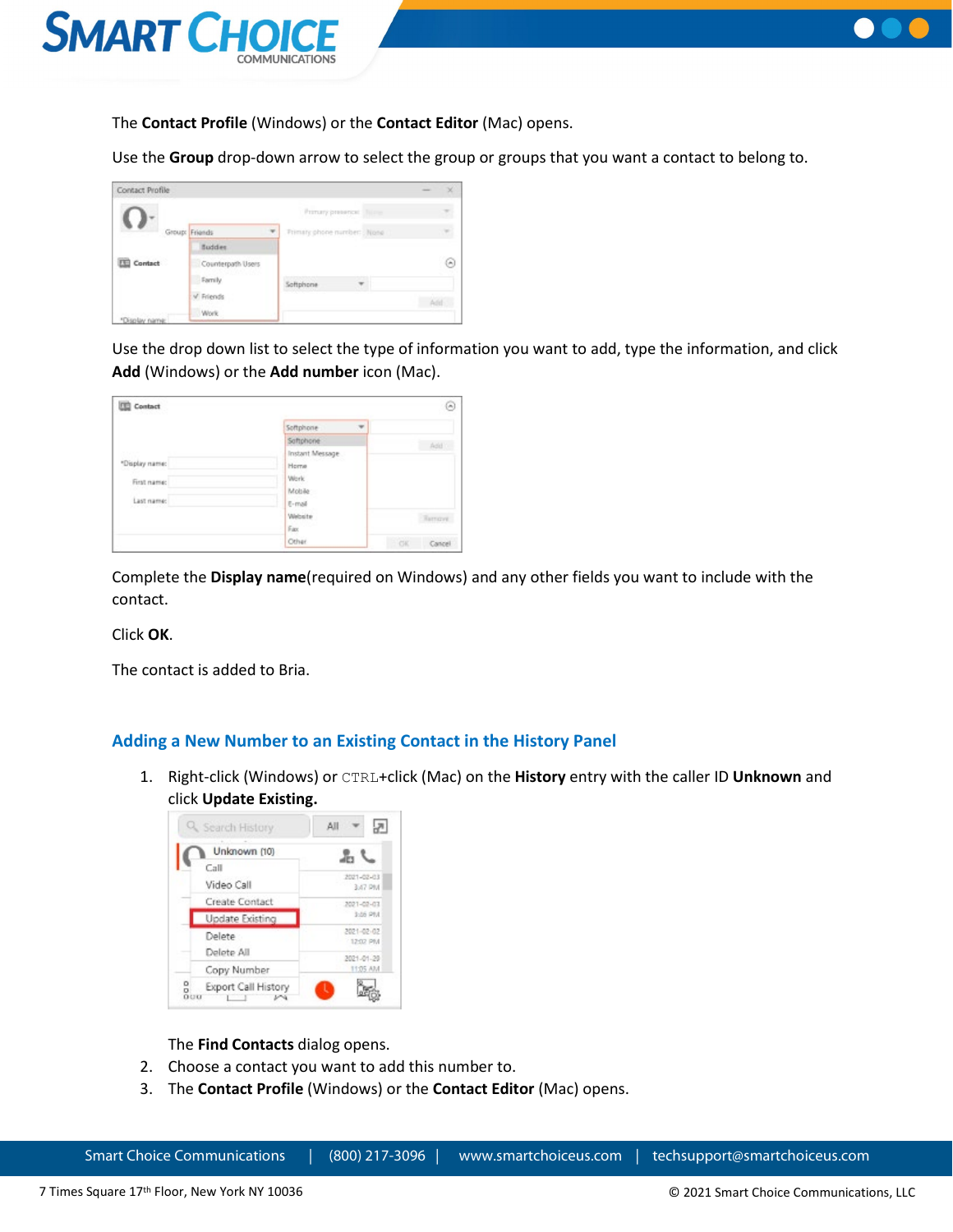



- 4. Edit any of the fields that need to be changed.
- **5.** Click **OK.**

The number is added to the contact in Bria.

## <span id="page-11-0"></span>**Fields in Contact Profile**

The **Contact Profile** is divided into **Contact Summary, Contact**. If you have merged multiple contacts together, you may see more than one **Contact** section.

Some fields may be read-only depending on how the contact was added to Bria.

**Important Note:** There is no **Contact Profile** for G-Suite contacts. Contact information can only be viewed in the contact flyout.

## <span id="page-11-1"></span>**Importing Contacts**

You can populate Bria's contacts by importing an external file or files. Your system administrator may have placed a file on the server for you to import. You can also import your own file or files. New contacts will be added to existing contacts.

You can import a contact list from:

- **.csv file**: A comma-separated value file. Use this method to import from a Microsoft<sup>®</sup> Excel<sup>®</sup> file.
- **vCard file** (\*.vcf file): A vCard is an electronic business card that is often attached to an e-mail.
- **.pst file**: (Windows) A Microsoft Exchange<sup>®</sup> contact list (\*.pst file).
- **Mac Address Book**: (Mac) A Mac contact list.

**Important Note:** If you add your **Outlook account** or **Mac Address Book account**, you do not need to import your Windows or Mac contact lists.

## <span id="page-11-2"></span>**To Prepare a .CSV File in Excel for Import**

- 1. Remove any introductory text or headings from the to of the file. You can keep the text at the end of the file as it will be ignored during import.
- 2. Insert a blank row as the first row. In the next row, insert the heading that Bria will use to interpret the meaning of each column. The columns can be in any order. The key heading are:
	- o **sip-address**: Bria recognizes a value in this column as a softphone address and considers the address as one that can be phoned and one that can be using for IM and presence (if SIP is being used for IM and presence).
	- o **xmpp-address:** Bria recognizes a value in this column as a Jabber (XMPP) address and will map this field to the Instant Message field for the contact.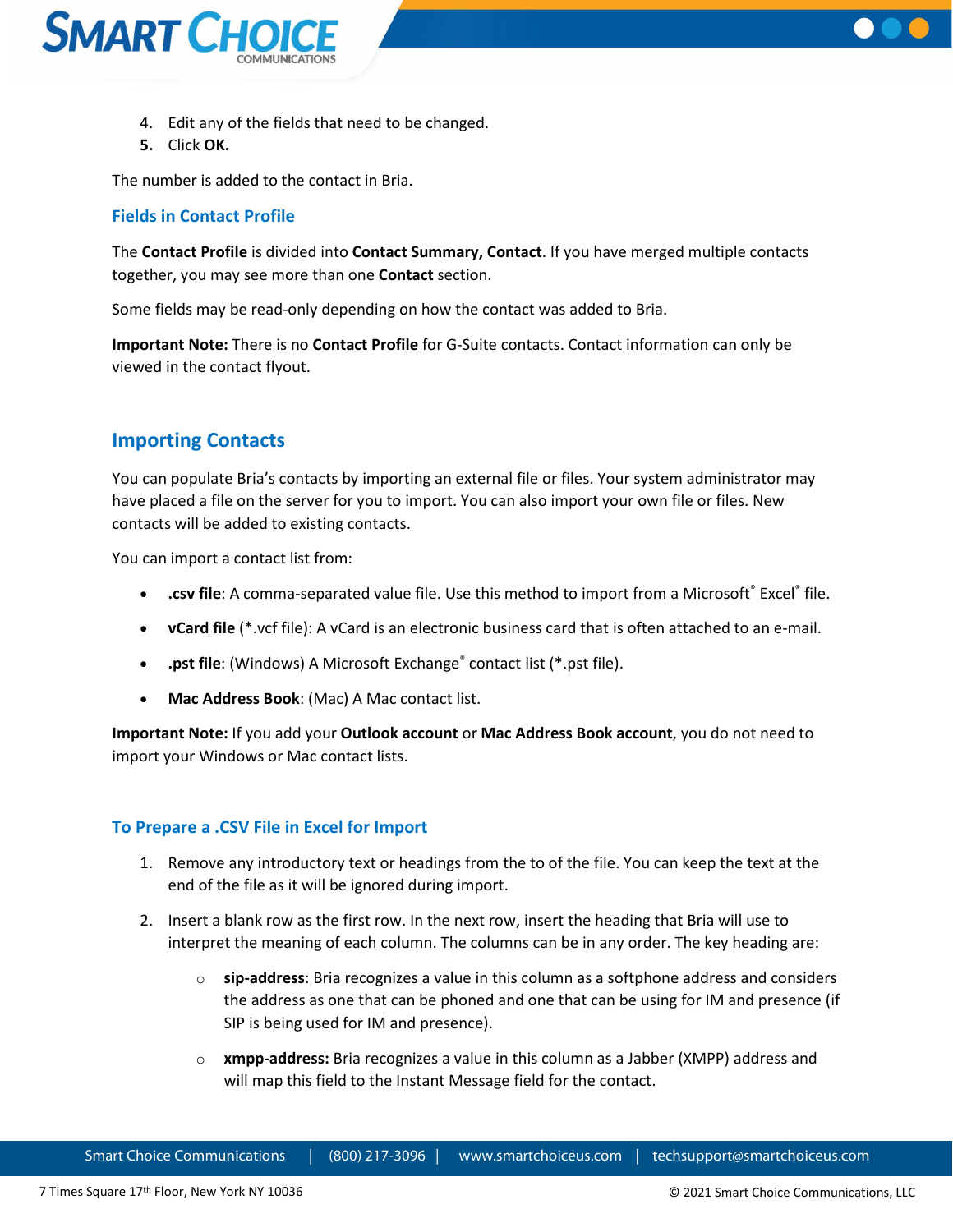



- o **display-name, given-name**, and **surname**
- o **business\_number**
- o **presence\_subscription:** Complete this field in one of these ways:

If you only want to share presence information with some of your contacts, fill in this column in the file. Enter "true" for contacts whose online presence you want to see. Leave this column blank or enter "false" for others. During the import, you will be able to choose to share presence with only the contacts that have "true". Bria will subscribe to the presence for "true" contacts assuming that the user has a SIP account (if SIP is being used for IM and presence).

If you want to share presence with all or with none of your contacts, ignore this heading. During the import you will be able to choose whether to share will all or none of your contacts.

For a complete list of headings, see [Contact list headings.](https://docs.counterpath.com/docs/DeskUG/clients/UserGuides/Desktop/reference/deskContactHeadings.htm)

3. Save the file as "\*.csv".

The file is now ready for import.

#### <span id="page-12-0"></span>**To Import Contacts from a .PST, .CSV, or VCARD File**

- 1. On the **Contacts** menu, click **Import Contacts.**
- 2. Select the file type **Comma-separated values (\*.csv file), vCard (\*.vcf file),** or **Outlook** or **Exchange server** (Windows only) — and click **Next**.

| Import Contacts                     |      |        |
|-------------------------------------|------|--------|
| Select the file format:             |      |        |
| Comma-separated values (*.csv file) |      |        |
| vCard (*.vcf file)                  |      |        |
| Outlook or Exchange server          |      |        |
|                                     | Next | Cancel |

Import from Comma separated values (\*.csv file)

3. Enter the location of the file and click **Next**.

| Import Contacts                            |          |        |               |
|--------------------------------------------|----------|--------|---------------|
| Select the location of contacts to import: |          |        |               |
|                                            |          |        | Browse        |
|                                            | $<$ Back | Next > | Cancel        |
| Location                                   |          |        | <b>Browse</b> |

Smart Choice Communications | (800) 217-3096 | www.smartchoiceus.com | techsupport@smartchoiceus.com

 $\div$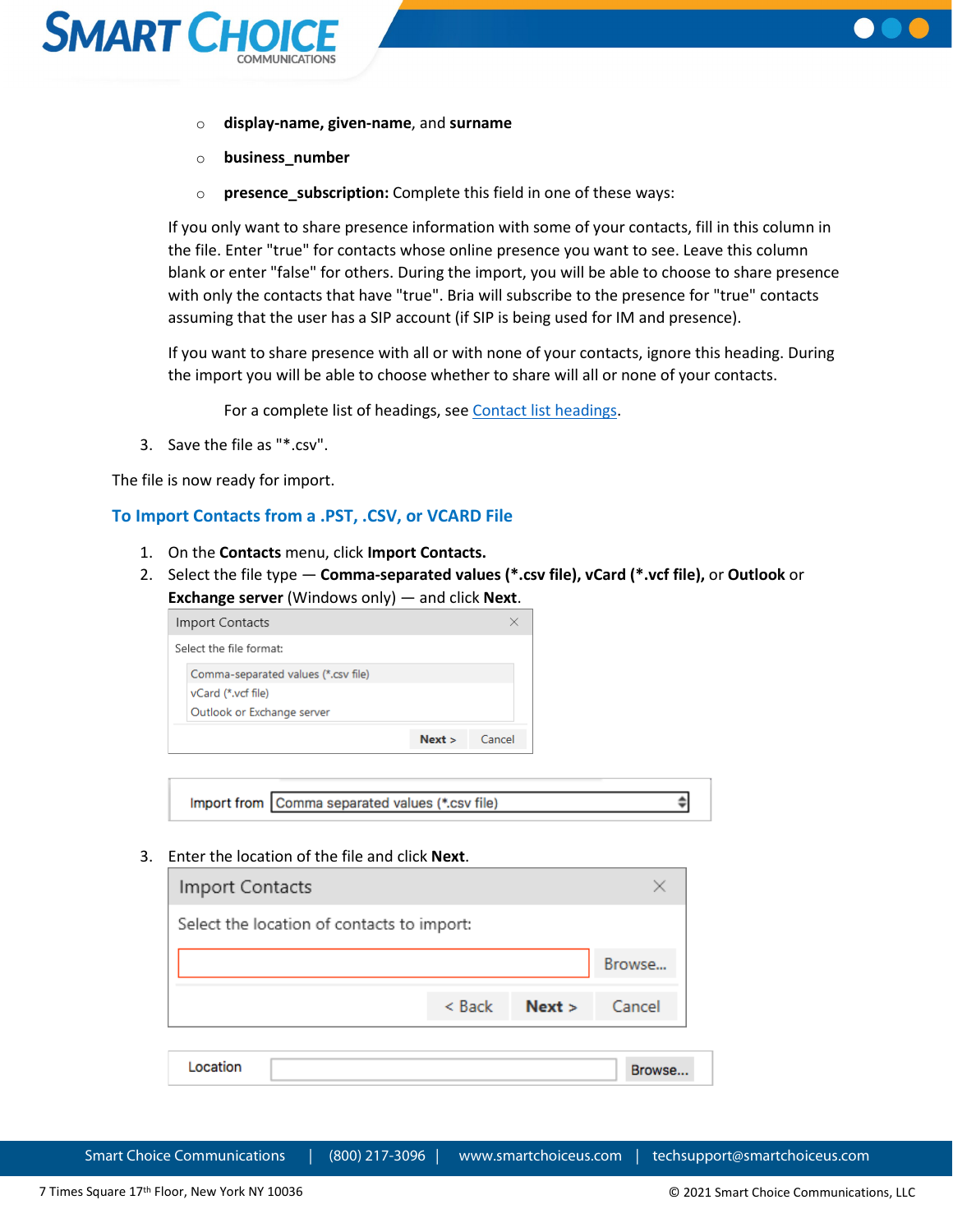



4. Set the **Contact Options** and the **Presence options for all imported contacts** and click **Next**.

| Import Contacts                                     |          |      | $\times$ |  |
|-----------------------------------------------------|----------|------|----------|--|
| Select import options                               |          |      |          |  |
| Contact options                                     |          |      |          |  |
| • Append new contacts to existing contacts          |          |      |          |  |
| Import new contacts and erase existing contacts     |          |      |          |  |
| Presence options for all imported contacts          |          |      |          |  |
| Subscribe to presence as specified by import source |          |      |          |  |
| · Subscribe to presence                             |          |      |          |  |
| Do not subscribe to presence                        |          |      |          |  |
|                                                     | $<$ Back | Next | Cancel   |  |
|                                                     |          |      |          |  |

| <b>Contact options</b>                                                                                                      |        |              |  |
|-----------------------------------------------------------------------------------------------------------------------------|--------|--------------|--|
| (•) Append new contacts to existing contacts<br>$\bigcirc$ Import new contacts and erase existing contacts                  |        |              |  |
| Presence options for all imported contacts                                                                                  |        |              |  |
| $\bigcirc$ Subscribe to presence as specified by import source<br>◯ Subscribe to presence<br>⊙ Do not subscribe to presence |        |              |  |
|                                                                                                                             |        |              |  |
|                                                                                                                             | Cancel | Start Import |  |

Bria imports the contacts that are in the file.

#### <span id="page-13-0"></span>**To Import Mac Address Book Contacts**

- 1. On the **Contacts menu**, select **Import Contacts.**
- 2. Use the drop-down list to select **Mac address book** in the **Import from** field and leave **Location** blank.

|          | Import from   Mac address book |  |
|----------|--------------------------------|--|
| Location |                                |  |

**3.** Set the **Contact Options** and the **Presence options** for all imported contacts and click **Start import.**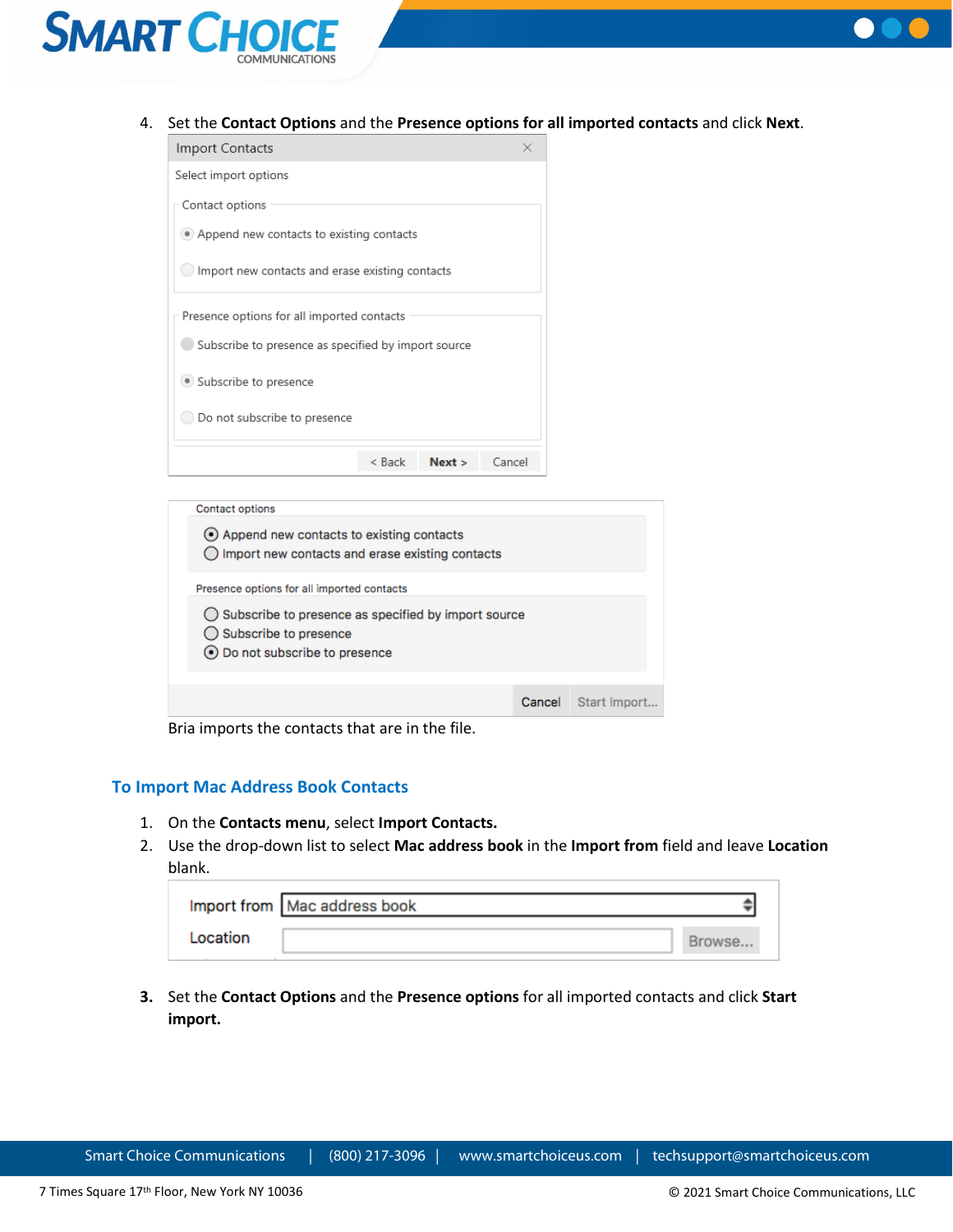



| Import from   Mac address book                                                                                                                               |        |              |
|--------------------------------------------------------------------------------------------------------------------------------------------------------------|--------|--------------|
| Location<br>Contact options                                                                                                                                  |        | Browse.      |
| (•) Append new contacts to existing contacts<br>Import new contacts and erase existing contacts                                                              |        |              |
| Presence options for all imported contacts<br>⊙ Subscribe to presence as specified by import source<br>Subscribe to presence<br>Do not subscribe to presence |        |              |
|                                                                                                                                                              | Cancel | Start Import |

- **4.** Select the individual contacts you want to import or select the check box for **Select all contacts.**
- 5. Click **Import**.

Bria imports the contacts that are in the file.

## <span id="page-14-0"></span>**Exporting Contacts**

You can export Bria and G-Suite contacts to a file on your computer.

#### <span id="page-14-1"></span>**Exporting Contacts in Windows**

In Windows, Bria contacts can be exported as a .csv file, a vCard file, or a .pst file.

#### **To export a .csv file**:

- 1. On the **Contacts** menu, click **Export Contacts.**
- 2. Select **Comma-separated value (\*.csv file)** from the drop-down list and click **Next**.

 $\times$ 

**Export Contacts** 

Select the file format:

| Comma-separated values (*.csv file) |                 |  |
|-------------------------------------|-----------------|--|
| vCard (*.vcf file)                  |                 |  |
| Outlook or Exchange server          |                 |  |
|                                     | $Next >$ Cancel |  |

#### 3. Click **Browse**.

| <b>Export Contacts</b>                      |          |        |        |
|---------------------------------------------|----------|--------|--------|
| Select the location to export the contacts: |          |        |        |
|                                             |          |        | Browse |
|                                             | $<$ Back | Next > | Cancel |

The Windows save dialog open.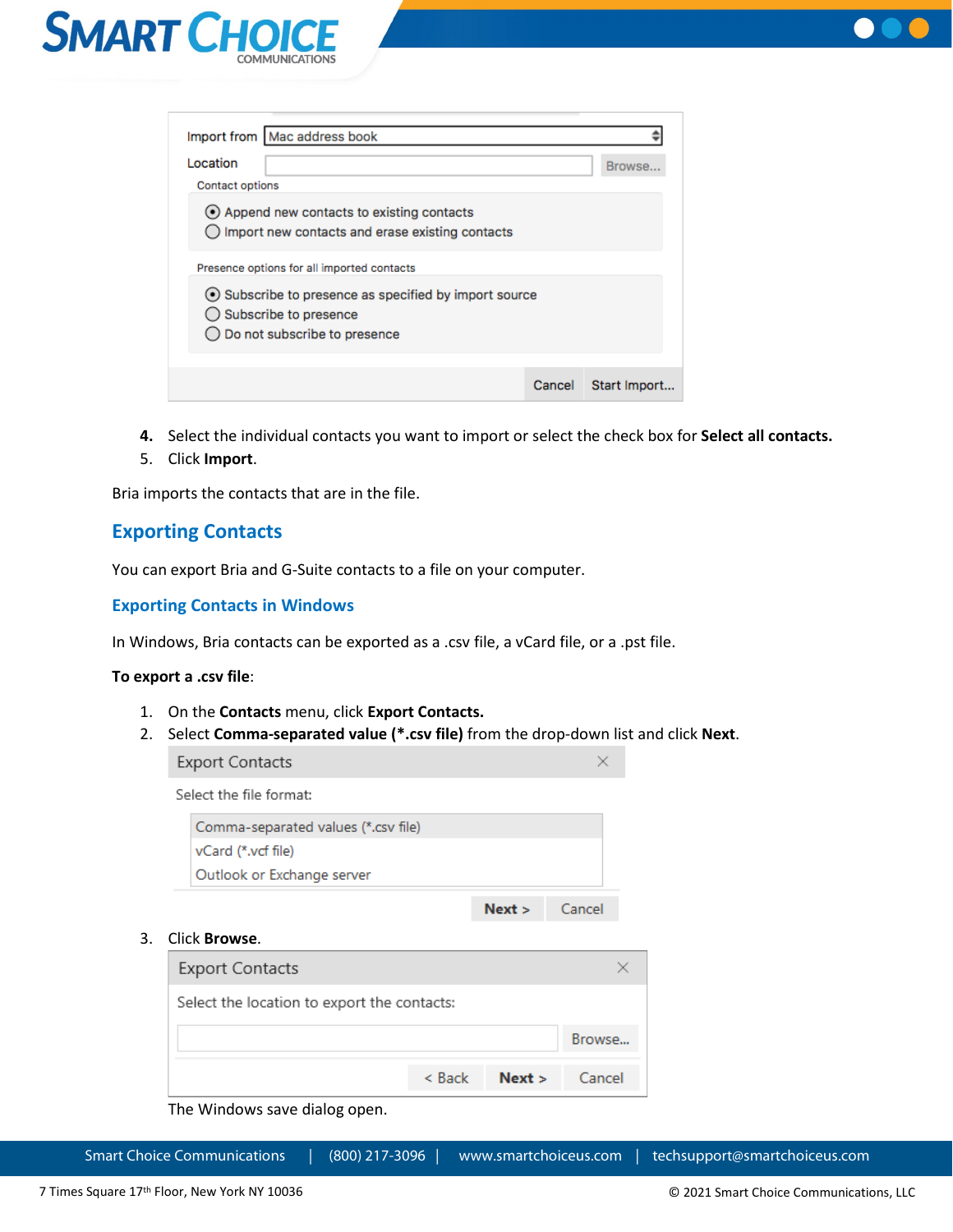

- 4. Use the file explorer to find the location you want to save the file, give the file a name and click **Save**.
- 5. Click **Next** on **Export Contacts.**

A new .csv file is created in the location you chose in the **Export Contacts** wizard.

**PST:** For a PST export, the existing PST file is updated to include the entries from Bria. If Microsoft<sup>®</sup> Outlook<sup>®</sup> is open, the entries immediately appear in the Outlook contacts.

All information in Bria is exported to Microsoft Outlook. Only information that can be displayed in Outlook appears in the Outlook Contacts window. Typically, this means that all softphone addresses are exported (and stored in custom fields) but not displayed in Outlook.

**vCard and CSV**: A new file of the specified type is created in the location you chose in the **Export Contacts wizard**.

#### **To export a .vCard file:**

- 1. On the **Contacts** menu, click **Export Contacts.**
- 2. Select **vCard (\*.vcf file)** from the drop-down list and click **Next**.

| <b>Export Contacts</b>              |      |        |
|-------------------------------------|------|--------|
| Select the file format:             |      |        |
| Comma-separated values (*.csv file) |      |        |
| vCard (*.vcf file)                  |      |        |
| Outlook or Exchange server          |      |        |
|                                     | Next | Cancel |

3. Click **Browse**. The **Browse for Folder** dialog opens.



- 4. Use **Browse for Folder** to navigate to the location you want to save the file and click **OK**.
- 5. Click **Next** on **Export Contacts.**

A new vCard file is created in the location you chose in the **Export Contacts** wizard.

#### **To export a .pst file:**

- 1. On the **Contacts** menu, click **Export Contacts.**
- 2. Select **Outlook** or **Exchange server** from the drop-down list and click **Next**.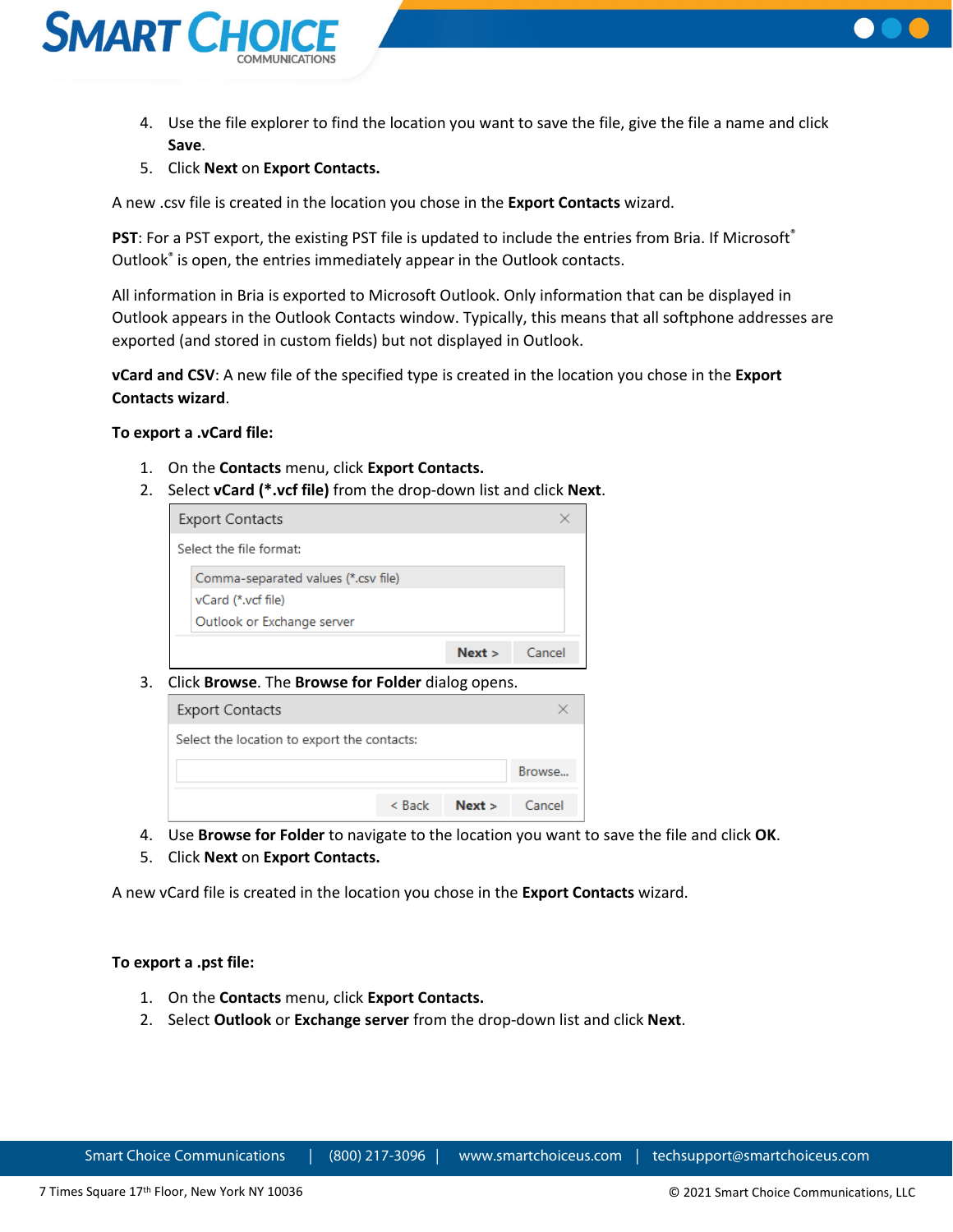



| <b>Export Contacts</b>              |      |        |
|-------------------------------------|------|--------|
| Select the file format:             |      |        |
| Comma-separated values (*.csv file) |      |        |
| vCard (*.vcf file)                  |      |        |
| Outlook or Exchange server          |      |        |
|                                     | Next | Cancel |

3. Click **Browse**.

| <b>Export Contacts</b>                      |          |        |        |
|---------------------------------------------|----------|--------|--------|
| Select the location to export the contacts: |          |        |        |
|                                             |          |        | Browse |
|                                             | $<$ Back | Next > | Cancel |

The Windows save dialog open.

- 4. Use the file explorer to find the location you want to save the file, give the file a name and click **Save**.
- 5. Use the drop down list to select a field to use in the .pst file for the softphone address and the IM address.

|                                     | Next | Cancel |
|-------------------------------------|------|--------|
| Outlook or Exchange server          |      |        |
| vCard (*.vcf file)                  |      |        |
| Comma-separated values (*.csv file) |      |        |
| Select the file format:             |      |        |
| <b>Export Contacts</b>              |      |        |

6. Click **Next**.

The existing PST file is updated to include the entries from Bria. If Microsoft® Outlook® is open, the entries immediately appear in the Outlook contacts. Typically, this means that all softphone addresses are exported (and stored in custom fields) but not displayed in Outlook.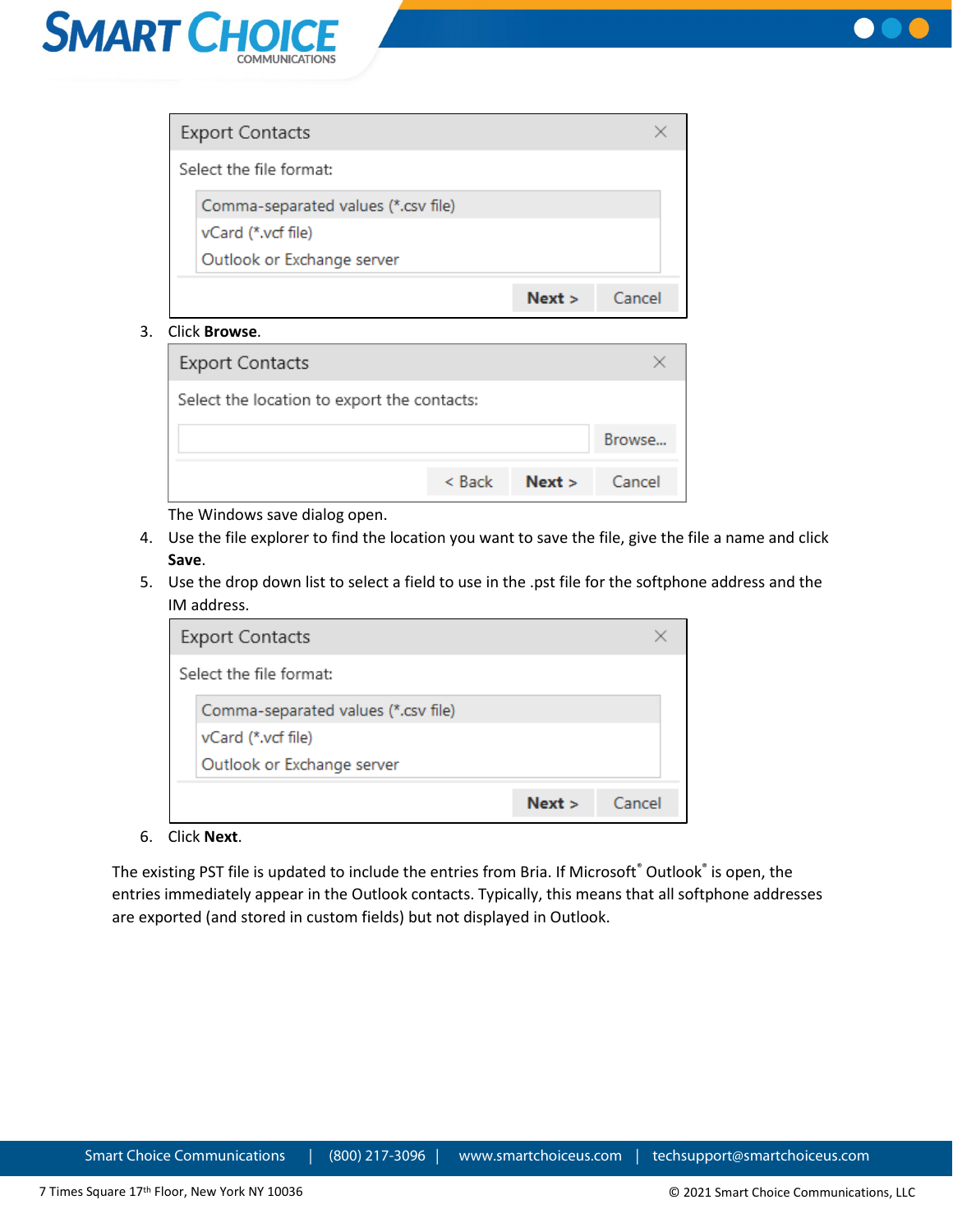



## <span id="page-17-0"></span>**Exporting Contacts in Mac**

In Mac, Bria contacts can be exported as a .csv file or a vCard file.

#### **To export a .csv file:**

- 1. On the **Contacts** menu, click **Export Contacts.**
- 2. Select **Comma separated values (\*.csv file)** from the drop-down list.
- 3. Type a name for the file in **Save as.**
- 4. Use **Browse** to select the location you want to export the file to.

| Export to Comma separated values (*.csv file) |        |        |
|-----------------------------------------------|--------|--------|
| Save as BriaContacts                          |        |        |
| Where   /Users/Desktop                        |        | Browse |
|                                               | Cancel | Export |

#### 5. Click **Export**.

A new file of the specified type is created in the location you chose in the **Export Contacts**  wizard

#### **To export a vCard file:**

- 1. On the **Contacts** menu, click **Export Contacts.**
- 2. Select **vCard (\*.vcf file)** from the drop-down list.
- 3. Use **Browse** to select the location you want to export the file to.

|              | Export to   vCard (*.vcf file)   |        |        |
|--------------|----------------------------------|--------|--------|
|              | Where  /Users/techdocs/Documents |        | Browse |
|              |                                  | Cancel | Export |
| Click Evnort |                                  |        |        |

4. Click **Export**.

A new file of the specified type is created in the location you chose in the **Export Contacts** wizard.

## <span id="page-17-1"></span>**Editing a Contact**

You can update contact information, merge and split local contacts, change the contact groups, and delete contacts.

You cannot edit, merge and split, change contact groups, or delete G-Suite contacts.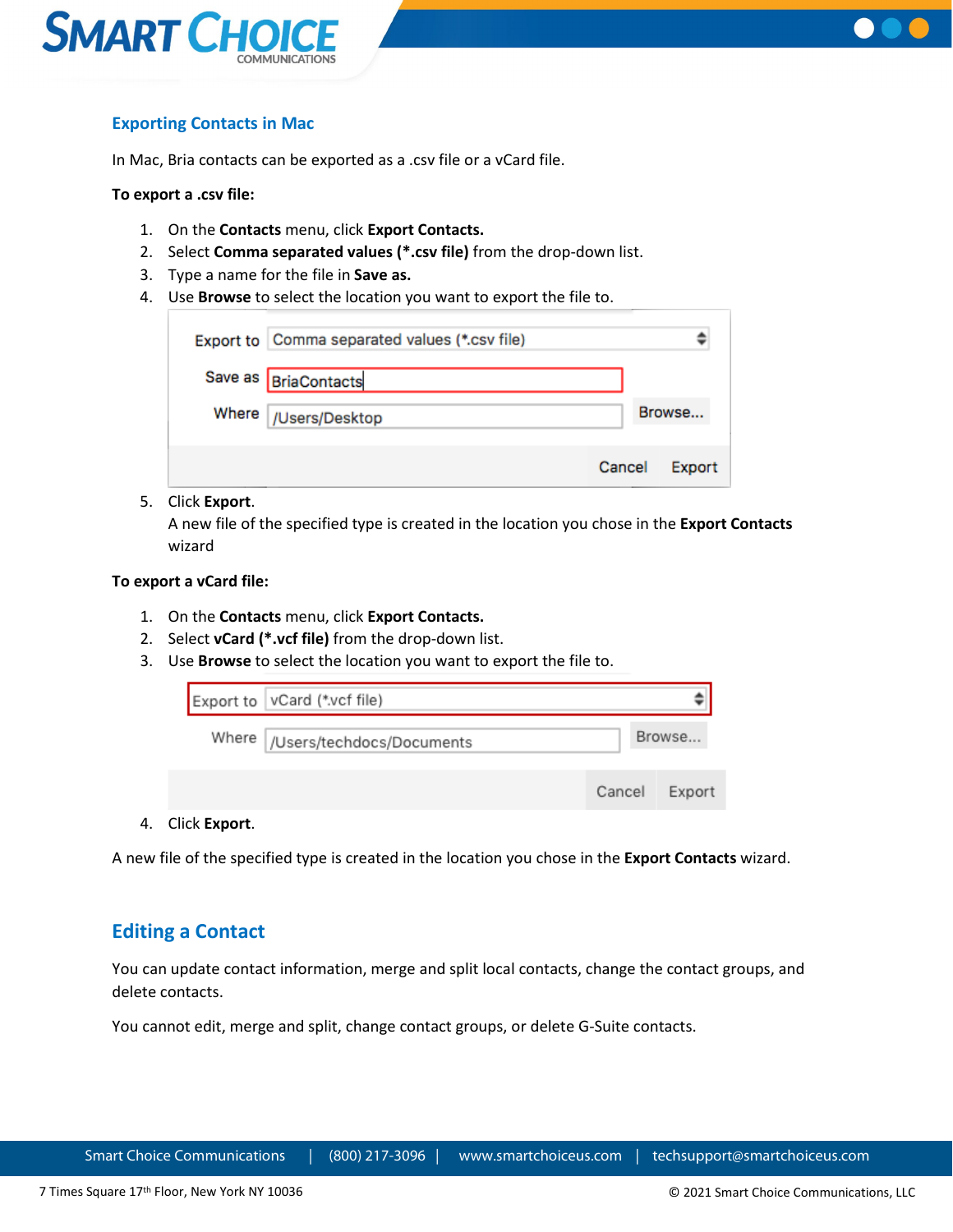



## <span id="page-18-0"></span>**Updating Contact Information**

You can open the **Contact Profile** (Windows) or the **Contact Editor** (Mac) from **Contacts**, **Favorites**, **History**, and **Messages**. Once in the **Contact Profile** (Windows) or the **Contact Editor** (Mac), you can edit the contact.

## <span id="page-18-1"></span>**Using Contacts and Favorites**

In **Contacts** and **Favorites**, you can use the **Contact Info** flyout or the shortcut menu to open the **Contact Profile** (Windows) or the **Contact Editor** (Mac) so you can edit local contacts.

## <span id="page-18-2"></span>**To Edit a Contact Using the Contact Info Flyout**

1. Click on a local contact and click **Profile** in the **Contact Info** flyout.



The **Contact Profile** (Windows) or the **Contact Editor** (Mac) window opens.

- 2. Edit any of the fields that need to be changed.
- 3. Click **OK.**

The contact is updated in Bria.

| Add IM for slamont@zippyphone.com      |  |
|----------------------------------------|--|
| $\vee$ Enable presence                 |  |
| Enter a brief introduction (optional). |  |
|                                        |  |
|                                        |  |
|                                        |  |
|                                        |  |
| Continue<br>Cancel                     |  |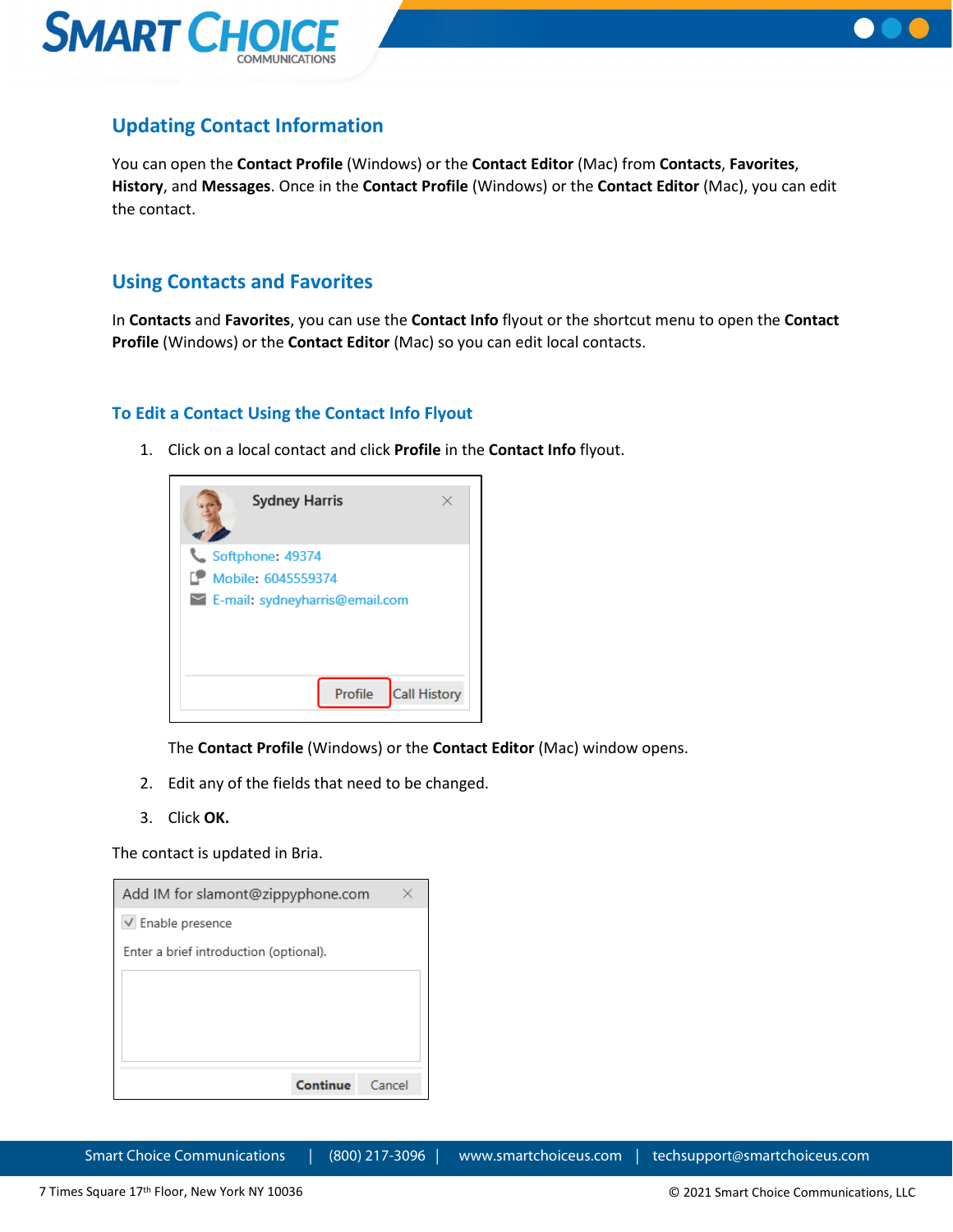



### <span id="page-19-0"></span>**To Edit a Contact Using the Shortcut Menu**

1. Right-click (Windows) or CTRL+click (Mac) on a contact and select **Edit Profile** (Windows) or **View/Edit Profile** (Mac).



The **Contact Profile** (Windows) or the **Contact Editor** (Mac) window opens.

- 2. Edit any of the fields that need to be changed.
- 3. Click **OK**.
	- The contact is updated in Bria.

| Add IM for slamont@zippyphone.com      |        |
|----------------------------------------|--------|
| $\vee$ Enable presence                 |        |
| Enter a brief introduction (optional). |        |
|                                        |        |
|                                        |        |
|                                        |        |
|                                        |        |
| Continue                               | Cancel |

## <span id="page-19-1"></span>**Using History**

In History, you can use the **Contact Info** flyout or the shortcut menu to open the **Contact Profile** (Windows) or the **Contact Editor** (Mac) so you can edit local contacts.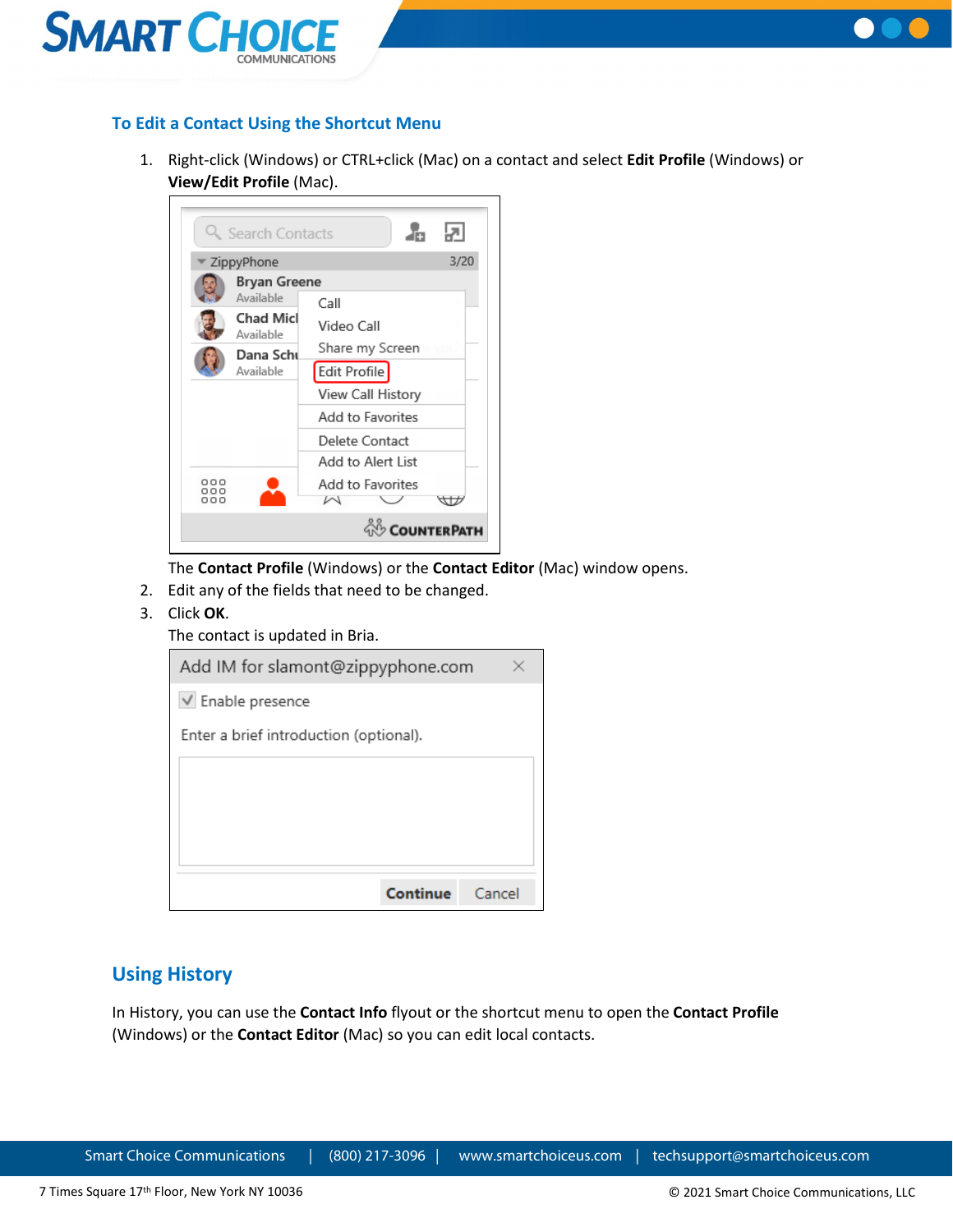



## <span id="page-20-0"></span>**To Edit a Contact Using the Contact Info Flyout**

1. Click on a **History** group to expand the group entry.

|   | Sophie Lamont (4)<br>49376 |          |
|---|----------------------------|----------|
|   | <b>Voice Call</b>          | Today    |
|   | 4 m 21 s                   | 10:30 AM |
|   | <b>Voice Call</b>          | Today    |
|   | 25m5s                      | 10:21 AM |
|   | Video Call                 | Today    |
|   | 3 m 27 s                   | 10:14 AM |
| ↜ | <b>Voice Call</b>          | Today    |
|   | 0 s                        | 10:13 AM |

- 2. Click on **Contact Info**. A **Contact Info** flyout appears with contact information.
- 3. Click **Profile**.



The **Contact Profile** (Windows) or the **Contact Editor** (Mac) window opens.

- 4. Edit any of the fields that need to be changed.
- 5. Click **OK**.

The contact is updated in Bria.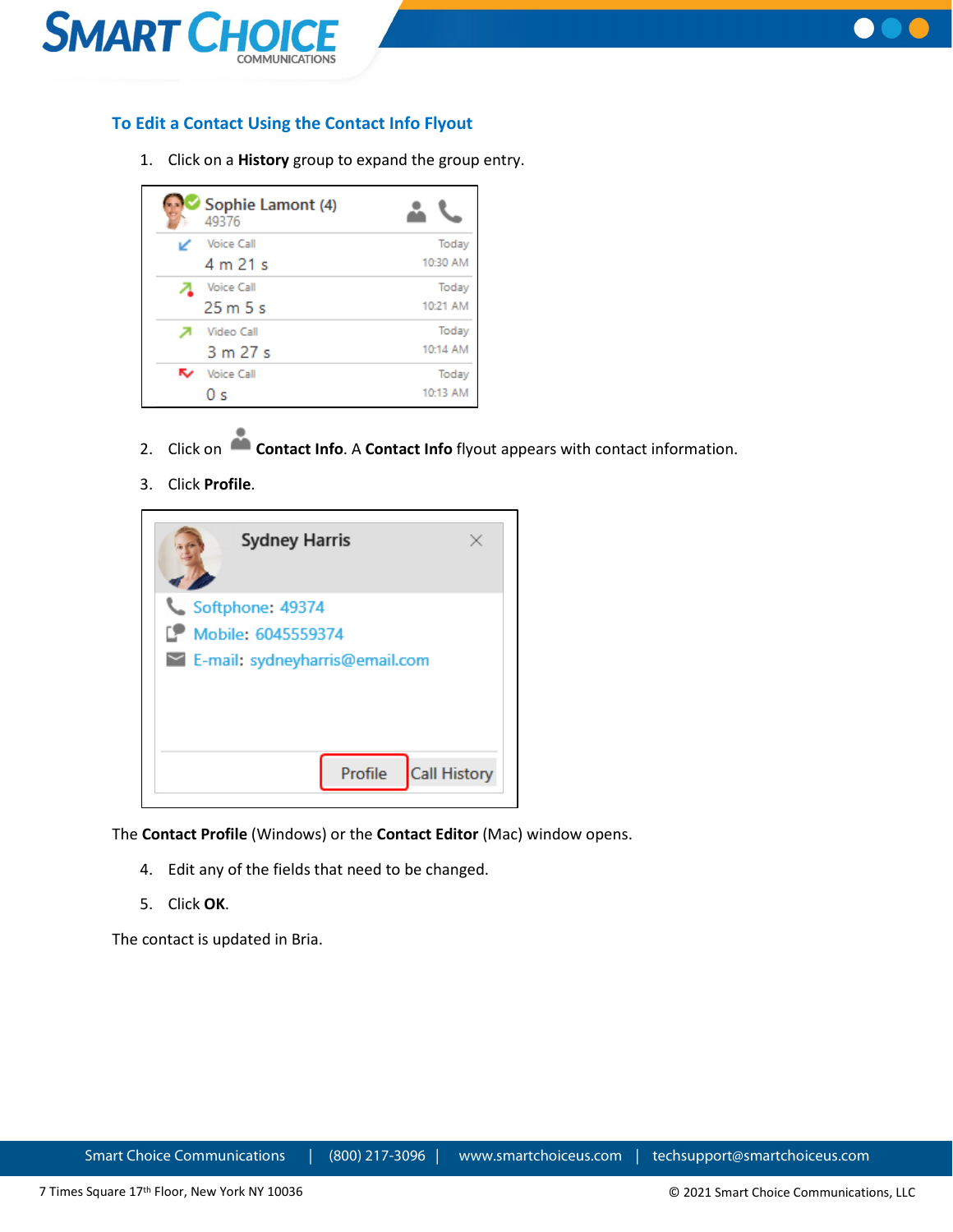



| Add IM for slamont@zippyphone.com      |  |
|----------------------------------------|--|
| $\vee$ Enable presence                 |  |
| Enter a brief introduction (optional). |  |
|                                        |  |
|                                        |  |
|                                        |  |
|                                        |  |
| Continue<br>Cancel                     |  |

## <span id="page-21-0"></span>**To Edit a Contact Using the Shortcut Menu**

- 1. Right-click (Windows) or CTRL+click (Mac) on a call group or the heading of an expanded call group.
- 2. Click **Edit Contact.**



The **Contact Profile** (Windows) or the **Contact Editor** (Mac) window opens.

- 3. Edit any of the fields that need to be changed.
- 4. Click **OK**.

The contact is updated in Bria.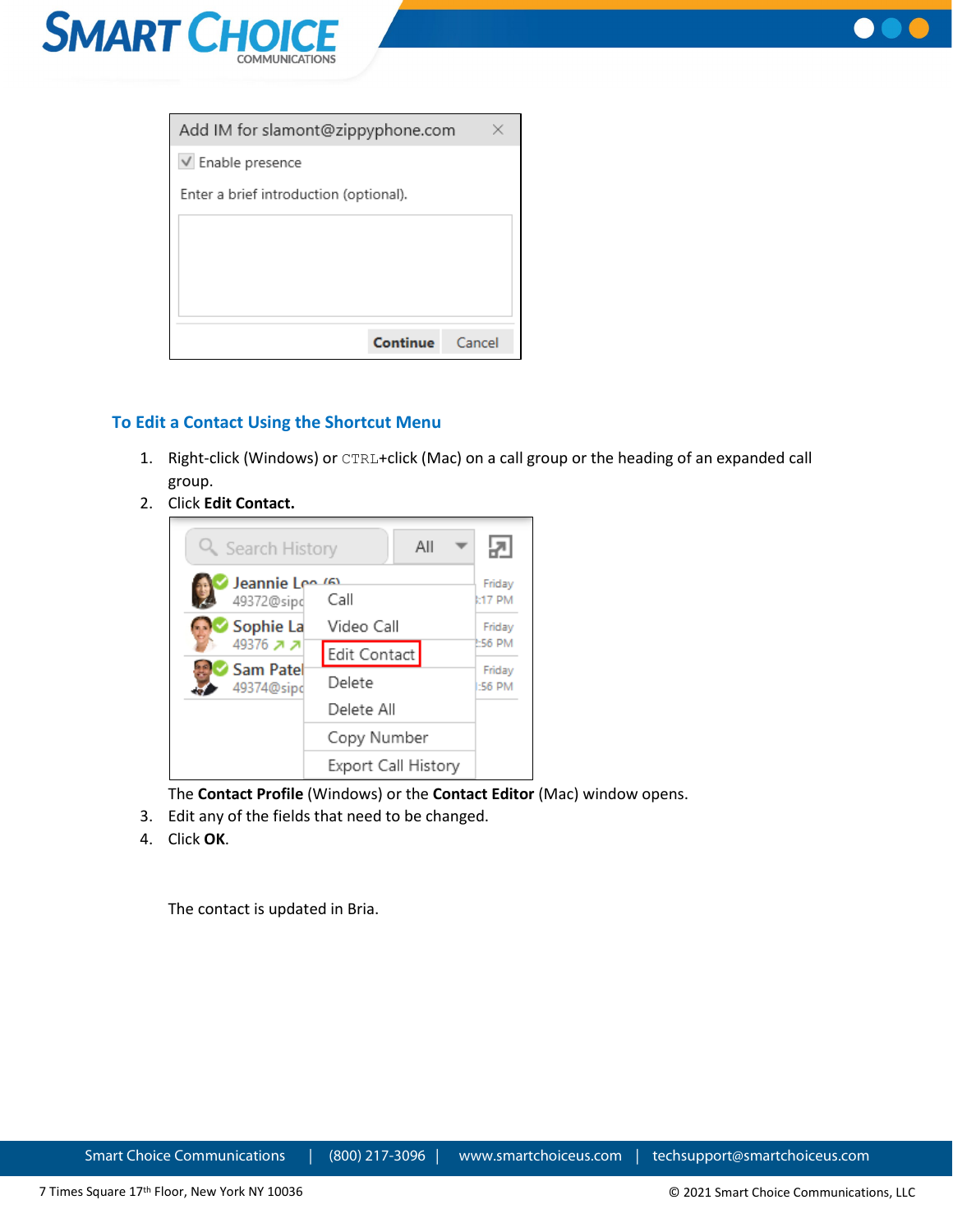



| Add IM for slamont@zippyphone.com      |        |
|----------------------------------------|--------|
| $\vee$ Enable presence                 |        |
| Enter a brief introduction (optional). |        |
|                                        |        |
|                                        |        |
|                                        |        |
|                                        |        |
| Continue                               | Cancel |

## <span id="page-22-0"></span>**Using the Contact Info Flyout**

- 1. With the **All** or **Chat Room** filter applied, click on the chat room in the conversation list.
- 2. Click **Members** in the chat room header. The number indicates the number of members in the room.



The members list opens in the chat room panel.

3. Click on the contact's avatar.

The **Contact Info** flyout opens.

4. Click **Profile** if you want to see more information.



- 5. Bria displays the **Contact Profile** (Windows) or the **Contact Editor** (Mac).
- 6. Edit any of the fields that need to be changed.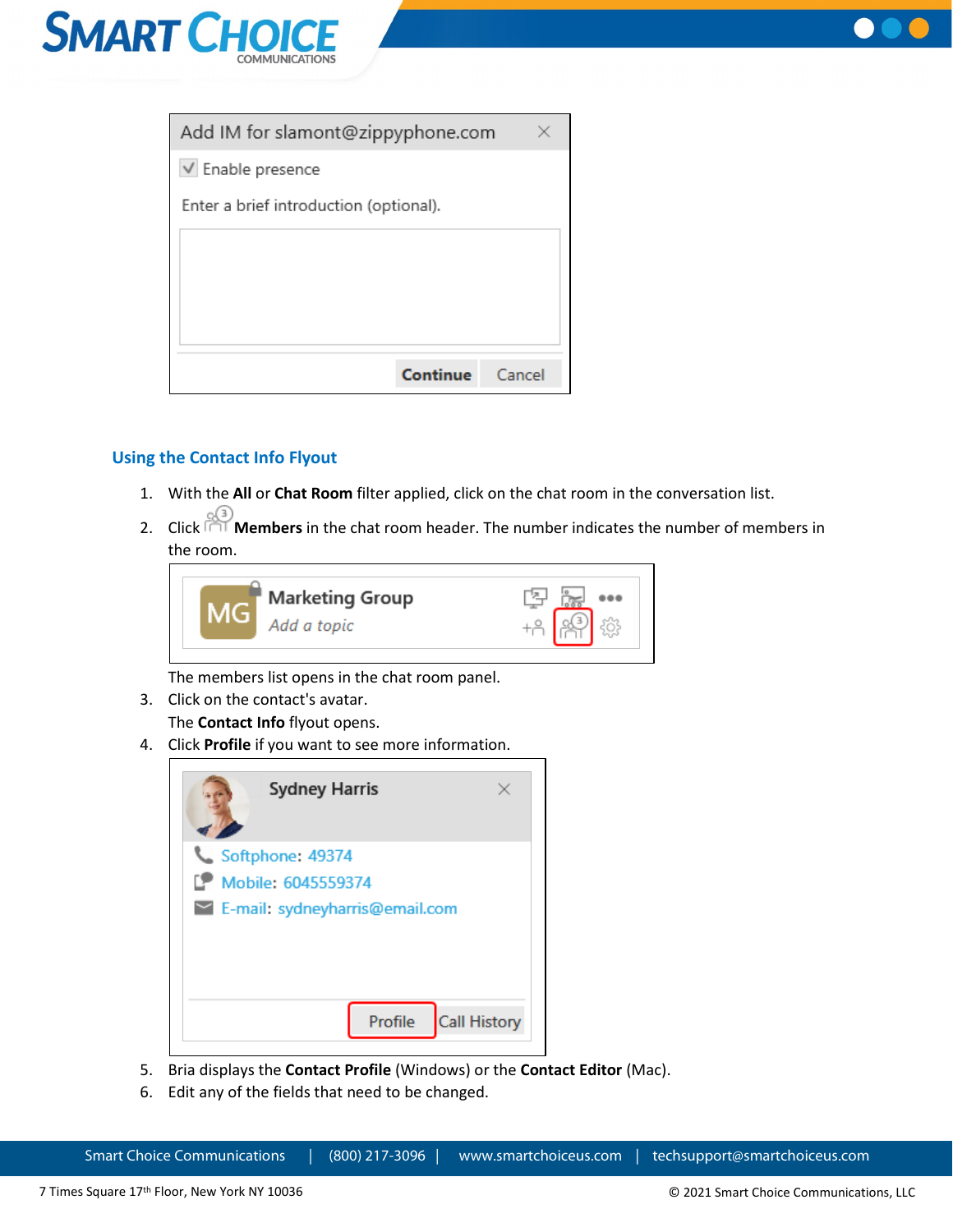



7. Click **OK**.

The contact is updated in Bria.

| Add IM for slamont@zippyphone.com      |  |
|----------------------------------------|--|
| $\vee$ Enable presence                 |  |
| Enter a brief introduction (optional). |  |
|                                        |  |
|                                        |  |
|                                        |  |
|                                        |  |
| Continue<br>Cancel                     |  |

## <span id="page-23-0"></span>**Merging Contacts**

If you have two entries for local contacts that should be one contact, you can merge the contacts together. G-Suite contacts cannot be merged.

## <span id="page-23-1"></span>**To Merge Contacts Using the Shortcut Menu**

- 1. Use Shift+Click, Ctrl+Click (Windows), Command+Click (Mac) or a combination to select one or more contacts you want to merge.
- 2. Right-click (Windows) or Shift+Ctrl+Click (Mac) and select **Merge Contacts.**



The **Contact Profile** (Windows) or the Contact Editor (Mac) window opens.

- 3. Edit any of the fields that need to be changed.
- 4. Click **OK**.

The contacts are merged into a single contact.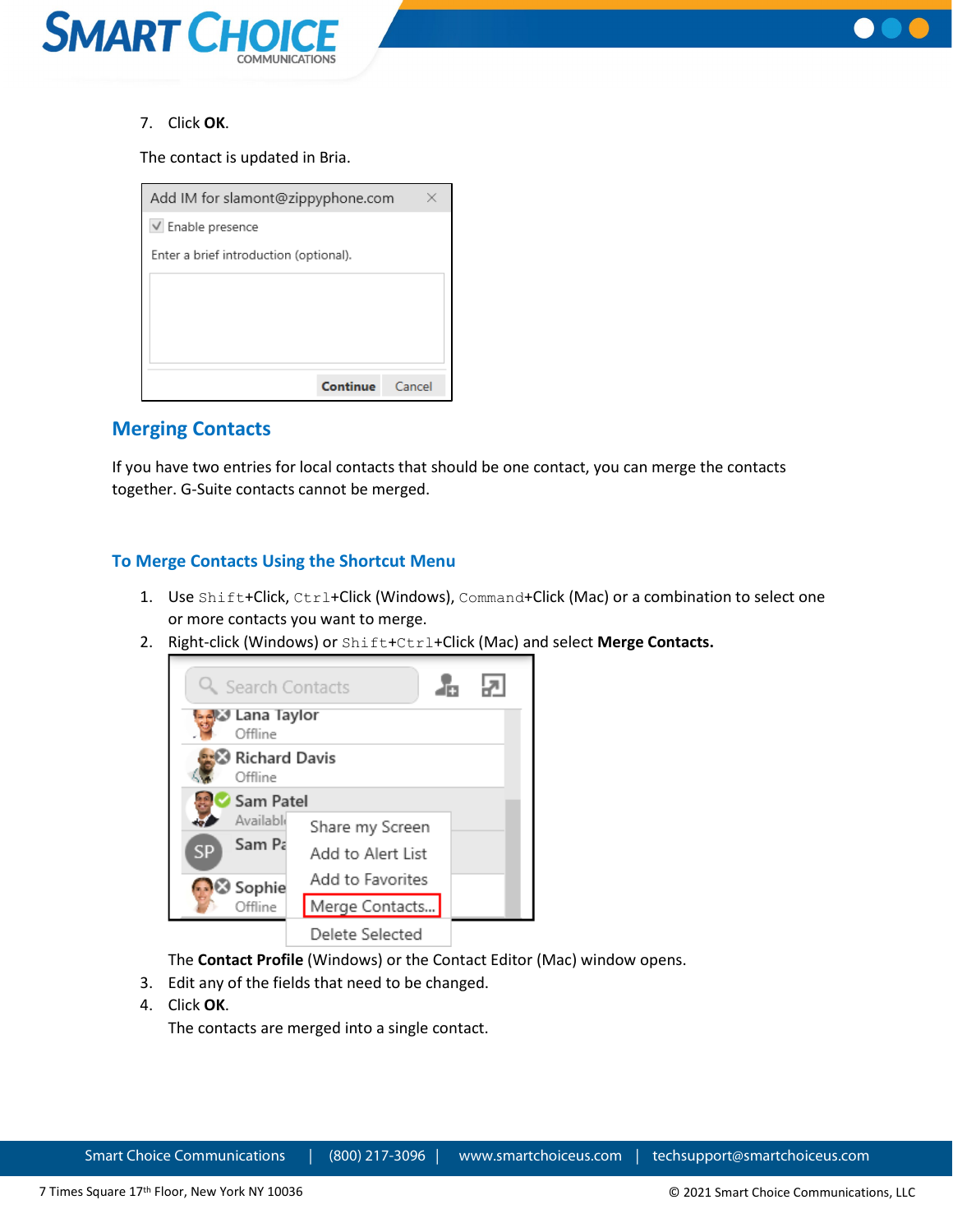



## <span id="page-24-0"></span>To Merge Contacts Using Drag and Drop

- 1. Use Shift+Click, Ctrl+Click (Windows), Command+Click (Mac) or a combination to select all but one of the contacts you want to merge.
- 2. Drag the selected contacts onto the last contact you want to merge. The **Merge Contacts** dialog opens.



The **Merge Contacts** dialog opens.

3. Click **Yes** on the **Merge Contacts** pop-up.

| Merge Contacts                       |            |    |
|--------------------------------------|------------|----|
| Do you want to merge these contacts? |            |    |
|                                      | <b>Yes</b> | N۰ |

The **Contact Profile** (Windows) or the **Contact Editor** (Mac)window opens.

- 4. Edit any of the fields that need to be changed.
- 5. Click **OK**.

The contacts are merged into a single contact.

## <span id="page-24-1"></span>Splitting Contacts

If you want to separate a local merged contact back into separate contacts, you can split the contact.

## <span id="page-24-2"></span>**To Split Contacts Using the Shortcut Menu**

1. Right-click (Windows) or CTRL+click (Mac) on a contact and click **Split Contact.**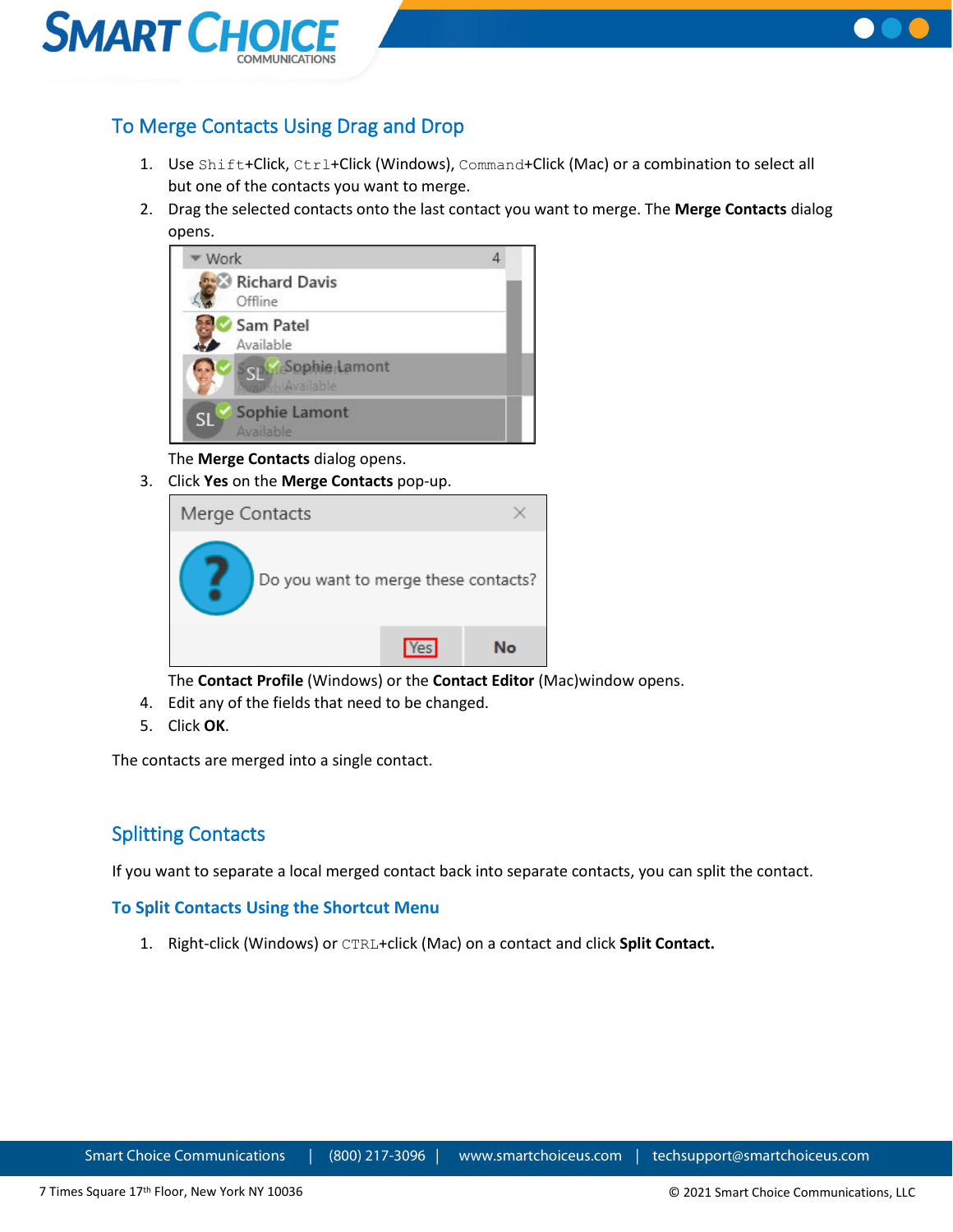



| Q Search Contacts                | dia.                       |  |
|----------------------------------|----------------------------|--|
| Joseph Santos<br>ا کا<br>Offline |                            |  |
| - Lana Taylor<br>Offline         |                            |  |
| <b>Richard Davis</b><br>Offline  |                            |  |
| Sam Patel                        |                            |  |
| Available                        | Call                       |  |
| Sophie Lam®<br>Offline           | Video Call                 |  |
|                                  | Send Instant Message       |  |
|                                  | Send Mobile Text Message ▶ |  |
| Share my Screen                  |                            |  |
|                                  | Edit Profile               |  |
|                                  | View Call History          |  |
|                                  | Add to Alert List          |  |
|                                  | Add to Favorites           |  |
|                                  | Split Contact              |  |
|                                  | Delete Contact             |  |

Bria splits that contact into the original contacts.

## <span id="page-25-0"></span>**To Split a Contact Using the Contact Profile**

1. Right-click (Windows) or CTRL+click (Mac) on a contact and select **Edit Profile** (Windows) or View/Edit Profile (Mac).



The **Contact** Profile (Windows) or the **Contact Editor** (Mac) opens.

2. Click **Split Contact**.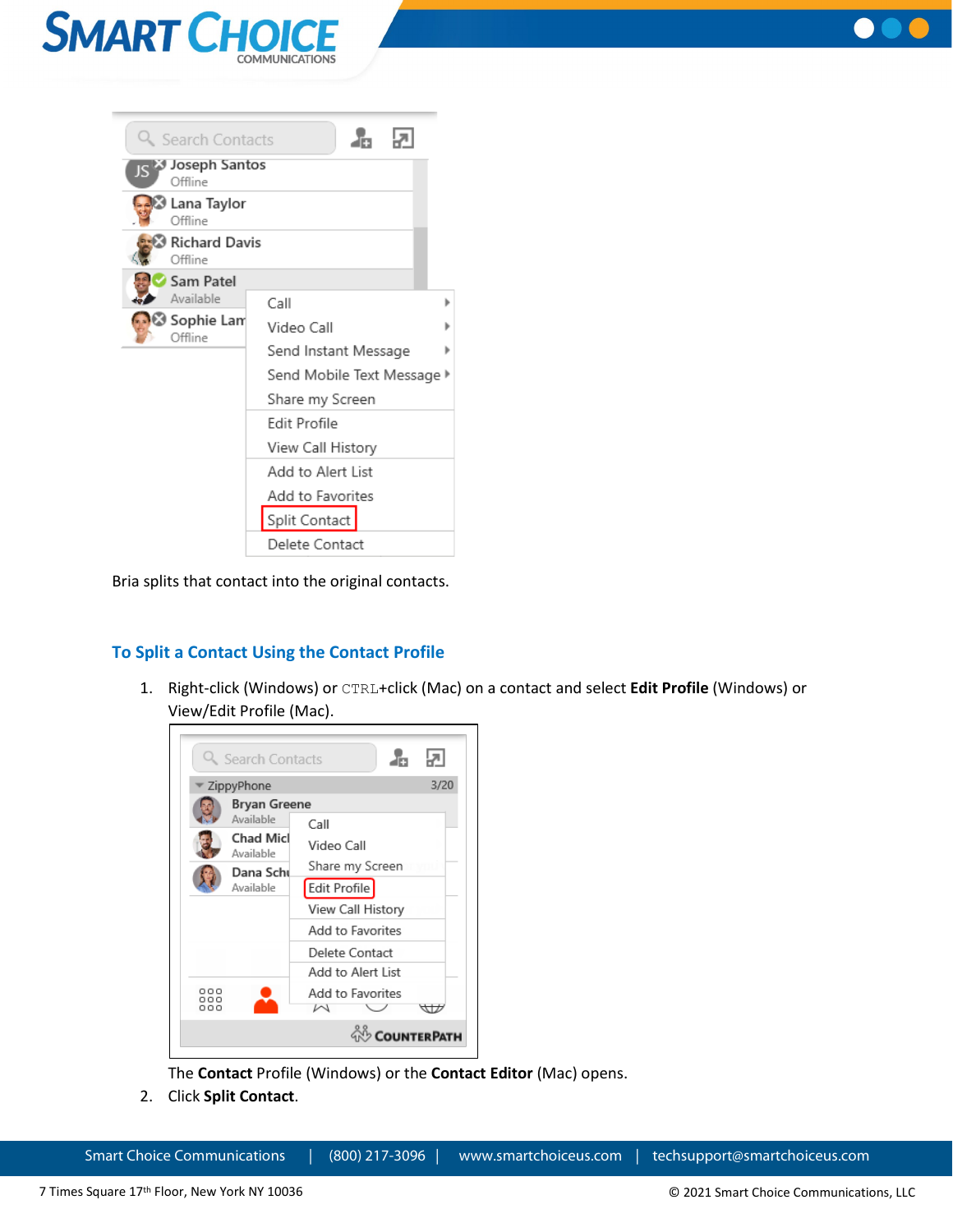



| $\bullet$ $\circ$       |                                                                      |                          | <b>Contact Editor</b> |                        |                                                                   |        |                  |
|-------------------------|----------------------------------------------------------------------|--------------------------|-----------------------|------------------------|-------------------------------------------------------------------|--------|------------------|
| <b>Contact Summary</b>  |                                                                      |                          |                       |                        |                                                                   |        |                  |
|                         | Group: Work                                                          | Display as: Ava Phillips |                       | Primary p<br>Presence: | Primary Call: Softphone:zippy-phone.cpom<br>aphillips@acphone.com |        | ≙<br>.≑          |
| <b>Contact</b><br>Reset | Display Name: Ava Phillips<br>First Name: Ava<br>Last Name: Phillips |                          |                       | Softphone $\triangleq$ | Softphone <sup>2</sup> 49371@zippy-phone.com                      |        | $\boldsymbol{+}$ |
|                         | Presence: None                                                       |                          |                       |                        |                                                                   |        |                  |
| Split contact           |                                                                      |                          |                       |                        |                                                                   | Cancel | OK               |

The contact is splits into the original contacts.

## <span id="page-26-0"></span>**Changing Contact Groups**

## <span id="page-26-1"></span>To Move Contacts to Another Group

- 1. In the contacts panel, use Shift+Click, Ctrl+Click (Windows), Command+Click (Mac) or a combination to select one or more contacts you want to move to another group.
- 2. Drag the selected contacts to the title bar of the new group.



The contact or contacts are removed from the old group and added to the new group.

## <span id="page-26-2"></span>To Add and Remove Contacts from Multiple Groups Using the Contact Profile

1. Right-click (Windows) or CTRL+click (Mac) on a contact and select **Edit Profile** (Windows) or **View**/**Edit Profile** (Mac).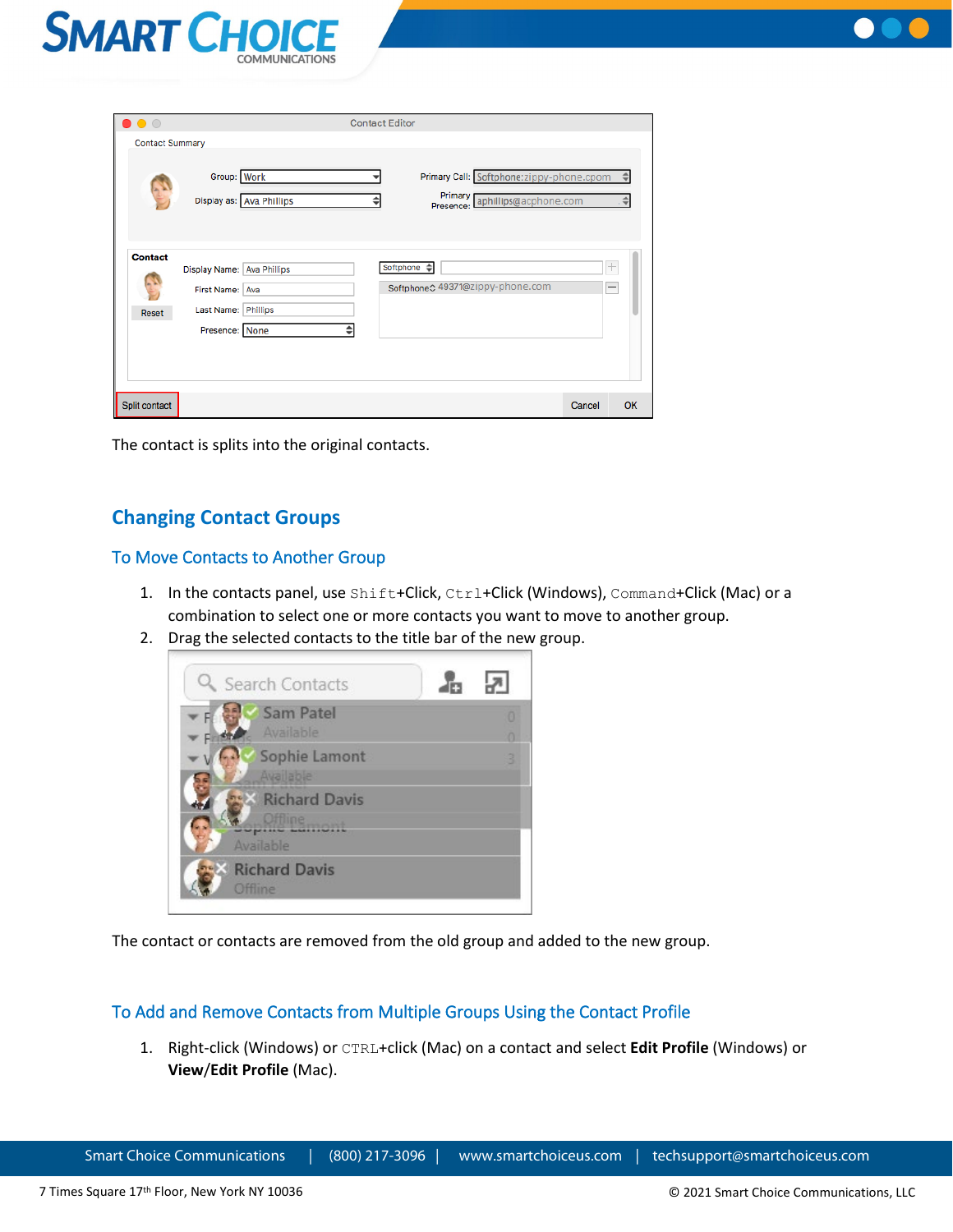





The **Contact Profile** (Windows) or the **Contact Editor** (Mac) window opens.

- 2. Click the drop-down arrow in **Group**. Select the groups you want to add the contact to and deselect the groups you want to remove the contact from.
- 3. Click **OK**.

The contact is added to all groups you selected and removed from all groups you deselected.

#### <span id="page-27-0"></span>**To Remove a Contact from a Single Group**

If a contact is in multiple groups, you can remove them from one of the groups.

- 1. Use Shift+Click, Ctrl+Click (Windows), Command+Click (Mac) or a combination to select one or more contacts you want to remove from a group. Make sure you select the contact or contacts in the group you want to delete them from.
- 2. Right-click (Windows) or CTRL+click (Mac) and click **Delete Contact** for an individual contact or **Delete Selected** for multiple contacts.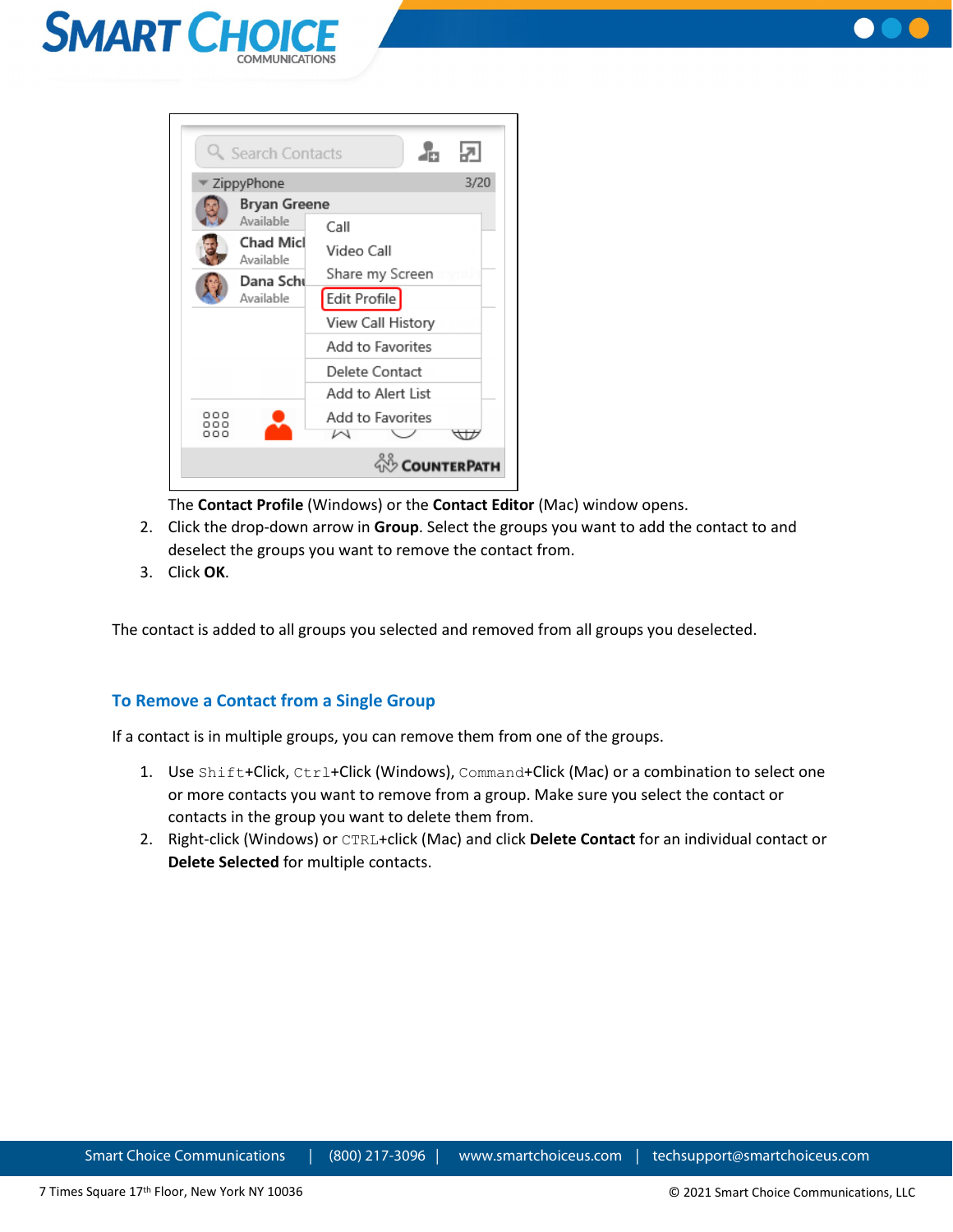



|           | Q Search Contacts             |                   |  |
|-----------|-------------------------------|-------------------|--|
|           | Lana Taylor الثالث<br>Offline |                   |  |
|           | Richard Davis<br>Offline      |                   |  |
|           | Sam Patel                     |                   |  |
|           | Availablı                     | Share my Screen   |  |
| <b>SP</b> | Sam Pa                        | Add to Alert List |  |
|           | Sophie                        | Add to Favorites  |  |
|           | Offline                       | Merge Contacts    |  |
|           |                               | Delete Selected   |  |

3. If the contact belongs to more than one group, clear **Delete this contact from all groups** or **Delete these contacts from all groups**. Click Yes in the **Delete Contact** dialog.

| Delete Contact |                                               |     |  |    |
|----------------|-----------------------------------------------|-----|--|----|
|                | Are you sure you want to delete this contact? |     |  |    |
|                | Delete this contact from all groups           |     |  |    |
|                |                                               | Ves |  | N۱ |

The contact or contacts are removed from the group. They remain in any other groups they belonged to.

## <span id="page-28-0"></span>**Deleting a Contact**

You can delete a single contact or a group of contacts from Bria. G-Suite contacts cannot be deleted. To remove G-Suite contacts, remove them from G-Suite or delete your G-Suite account from Bria.

- 1. In the contact panel, use Shift+Click, Ctrl+Click (Windows), Command+Click (Mac), or any combination to select the contacts you want to delete.
- 2. Right-click (Windows) or CTRL+click (Mac) and select **Delete Contact** or **Delete Selected**.

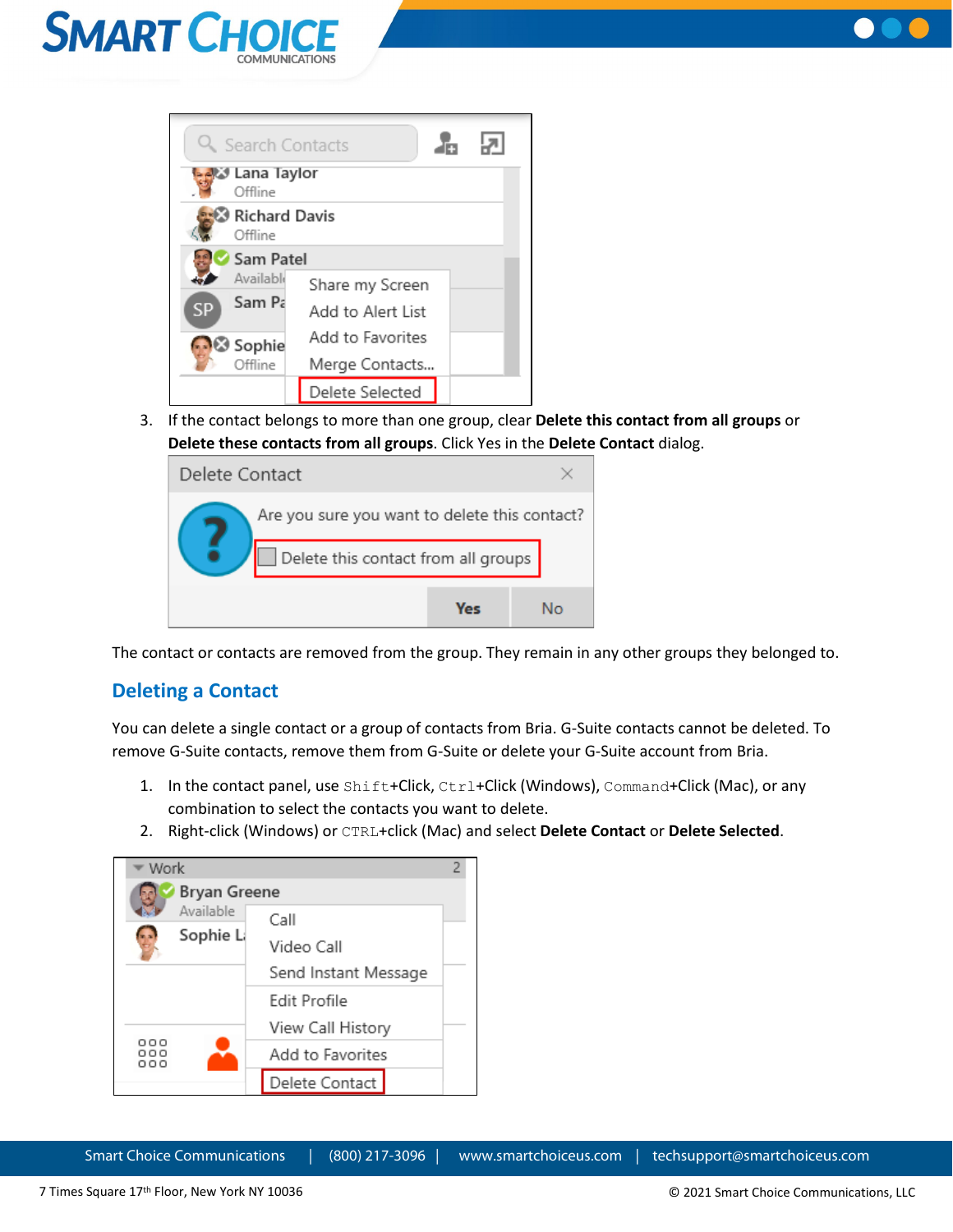

3. If the contact belongs to more than one group, leave **Delete this contact from all groups** or **Delete these contacts from all groups selected**. Click **Yes**.



The contacts are deleted.

## <span id="page-29-0"></span>**Managing Groups**

Contacts are arranged in groups. Bria has three default groups: Family, Friends, and Work. There are two types of groups in Bria – local groups and a Bria group. The Bria group is read only; if you notice something need changing, talk to the administrator of your team who set you up on Bria.

If you have your G-Suite account added to Bria, you see the same groups from G-Suite in Bria. These groups have  $\bullet$  on them as an identifier. G-Suite groups are read-only in Bria. If you want to make a change to the G-Suite groups, make the changes directly through G-Suite.

Each contact must belong to at least one group and can belong to multiple groups. You can create, rename, and delete local groups.

As well as organizing your contacts, you can perform the following actions on local groups instead of on individual contacts:

#### <span id="page-29-1"></span>**Creating a Group**

Use the shortcut menu or the **Contacts** menu to create a new local group.

1. Right-click (Windows) or CTRL+click (Mac) on a group in contacts from the shortcut menu.

| Work                                                       |  |
|------------------------------------------------------------|--|
| Start Group Chat                                           |  |
| Select the monitor you want to share $\blacktriangleright$ |  |
| Add Group to Alert List                                    |  |
| Add Group to Favorites                                     |  |
| Add Contact to Group                                       |  |
| New Group                                                  |  |
| Delete Group                                               |  |
| Rename Group                                               |  |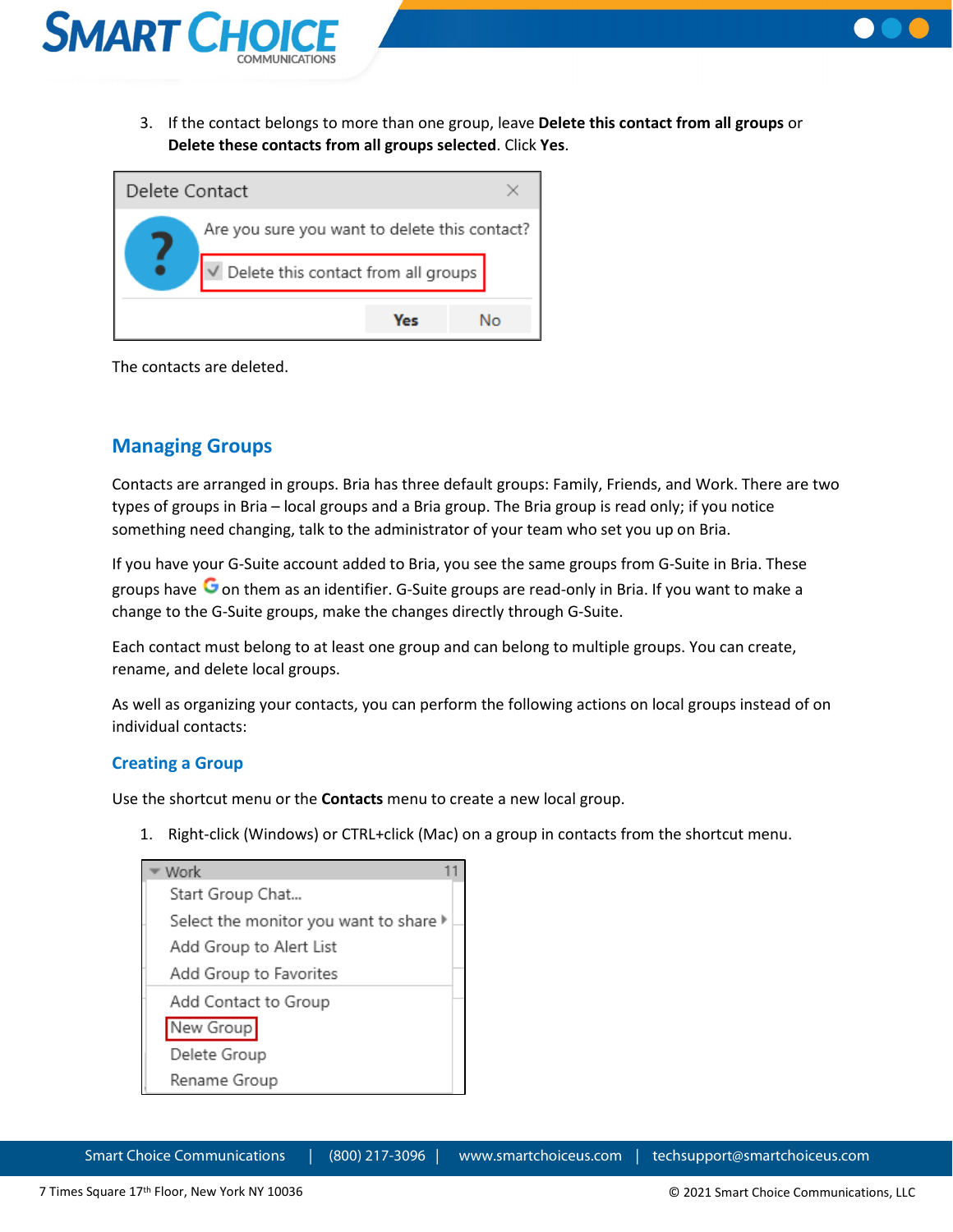



2. Type in a group name in the **New Group** window and click **OK**.

| Enter new group name: |        |  |  |  |
|-----------------------|--------|--|--|--|
|                       |        |  |  |  |
| ΟК                    | Cancel |  |  |  |
|                       |        |  |  |  |

The new **Group** is displayed in the **List of contacts**.

#### <span id="page-30-0"></span>**To Create a New Group Using the Contacts Menu**

1. Click **New Group** on the **Contacts** menu.



2. Type in a group name in the **New Group** window and click **OK**.

| New Group             |    |        |  |  |
|-----------------------|----|--------|--|--|
| Enter new group name: |    |        |  |  |
| New Group             |    |        |  |  |
|                       | OΚ | Cancel |  |  |

The new **Group** is displayed in **Contacts**.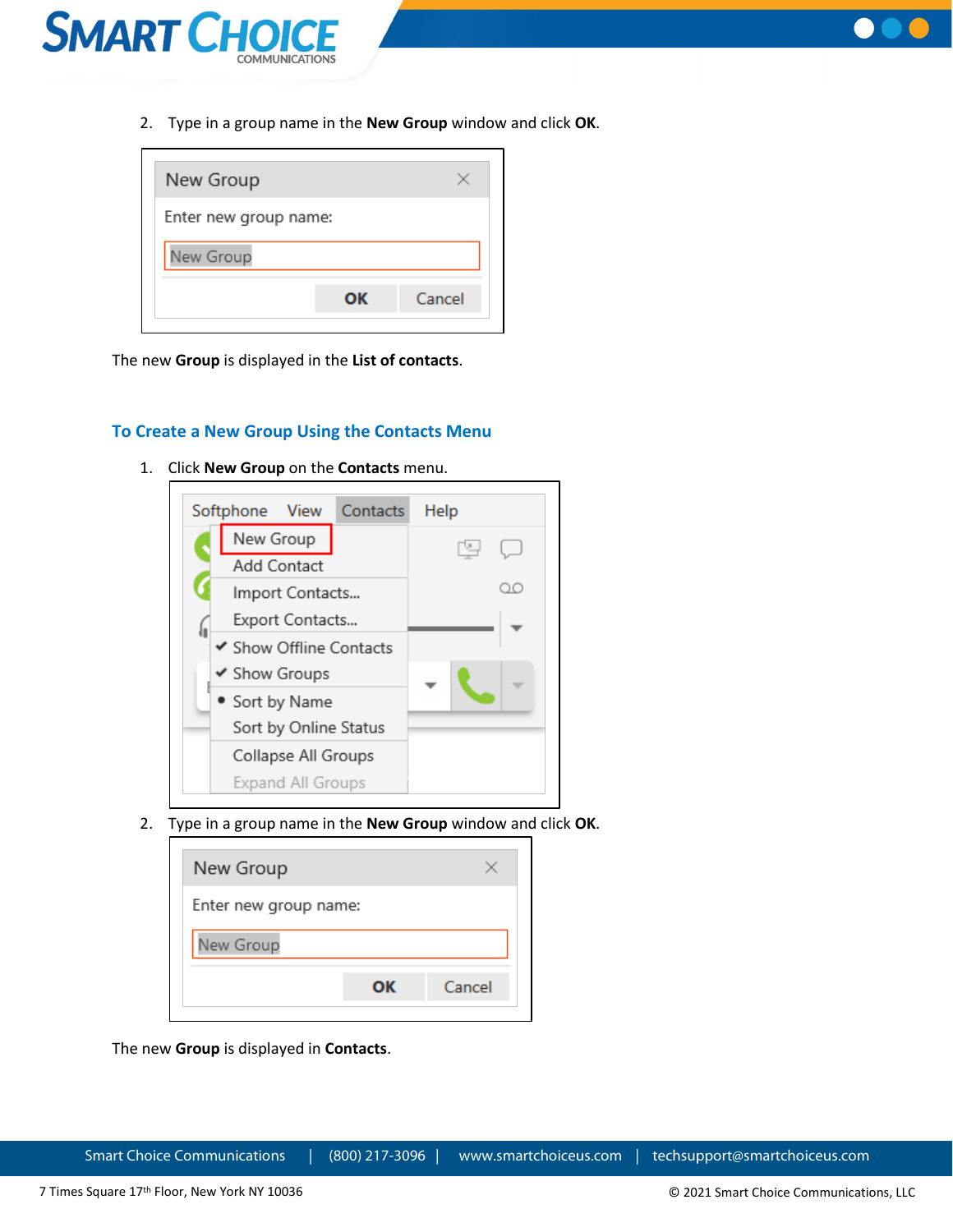



## <span id="page-31-0"></span>**Renaming a Group**

You can rename Bria groups. You cannot rename G-Suite groups.

#### <span id="page-31-1"></span>**To Rename a Local Group Using the Shortcut Menu**

1. Right-click on a group in **Contacts** and select **Rename Group.**



2. Type in the new group name in the **Rename Group** window and click **OK**.

| Cancel |
|--------|
|        |

The Group appears with the new name in the **List of contacts.**

#### <span id="page-31-2"></span>**Deleting Groups**

You can delete local groups from Bria. You cannot delete G-Suite groups.

#### <span id="page-31-3"></span>**To Delete a Local Group**

1. Right-click (Windows) or CTRL+click (Mac) on a group in contacts and select **Delete Group.**